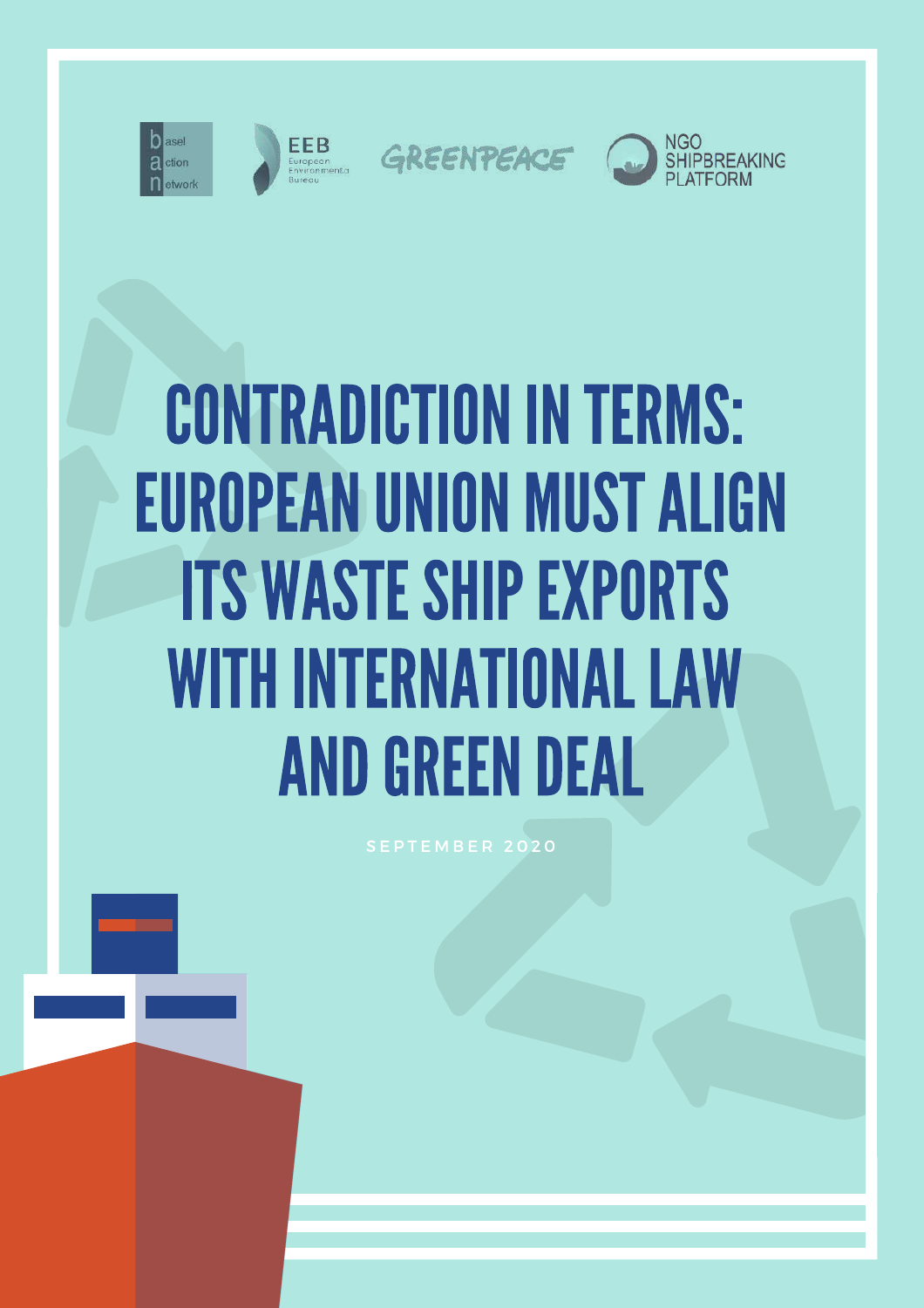# ABOUT THIS REPORT

In house analysis by Basel Action Network, European Environmental Bureau, Greenpeace and NGO Shipbreaking Platform.



The NGO Shipbreaking Platform gratefully acknowledges EU funding support. The content of this report is the sole responsibility of the authors and can under no circumstances be regarded as reflecting the position of the European Union.



For more information, contact:

Jim Puckett Executive Director Basel Action Network jpuckett@ban.org Tel: +1 206 652 5555

Ingvild Jenssen Executive Director and Founder NGO Shipbreaking Platform ingvild@shipbreakingplatform.org Tel: +32 (0)2 6094 42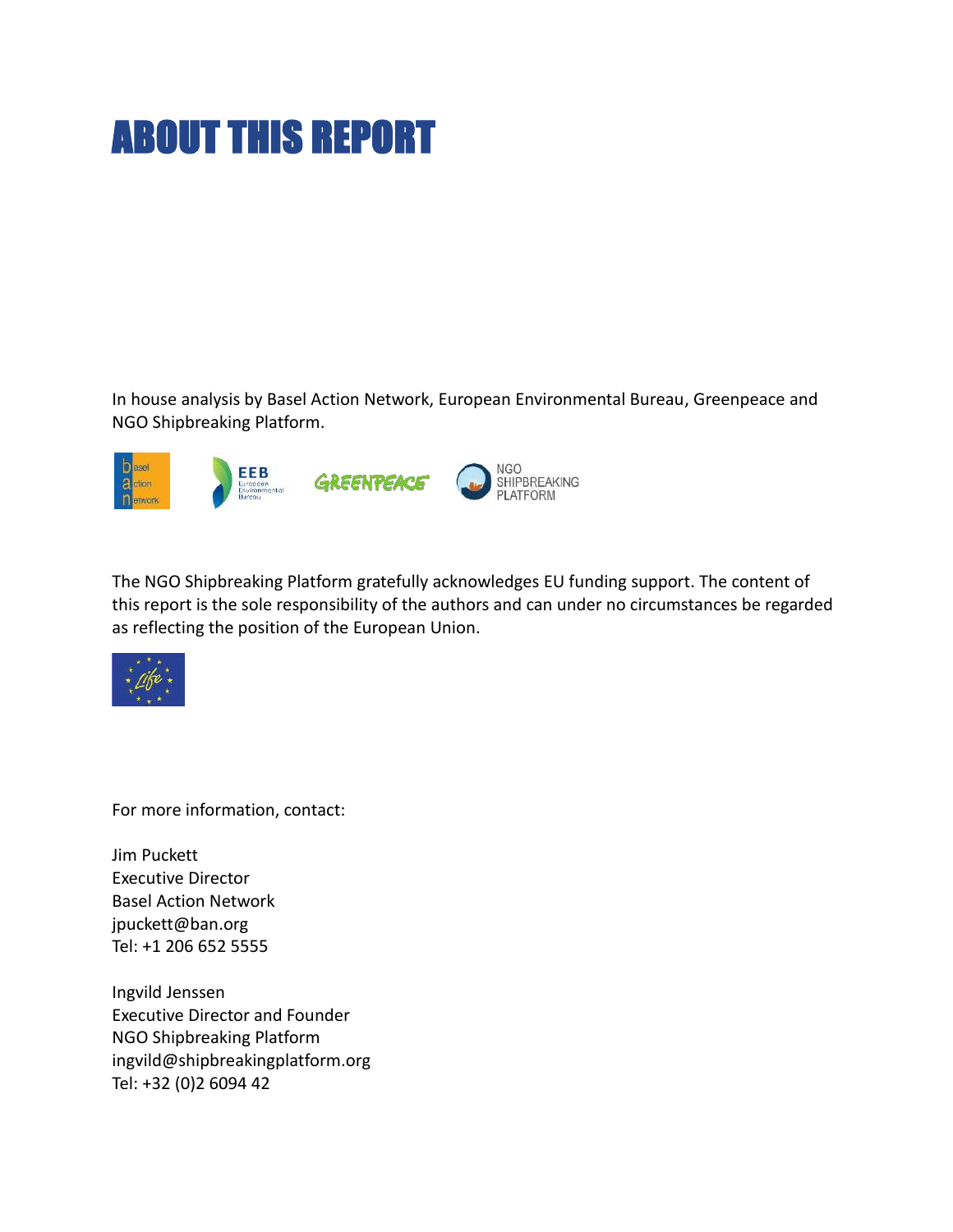

#### **The Basel Ban Amendment and the EU**

The Basel Ban Amendment was adopted in 1995 at the Third Conference of Parties to the Basel Convention on the Control of Transboundary Movements of Hazardous Wastes and their Disposal with strong support from the European Community. Now, 24 years later, it has entered into force -- officially on 5 December 2019.

The Ban Amendment creates a new preambular paragraph, a new Article 4a, and a new Annex (Annex VII).<sup>1</sup> The Amendment, for all 99 Parties that have currently ratified it<sup>2</sup>, effectively bans all exports of hazardous wastes from Annex VII countries to non-Annex VII countries for any reason. Annex VII is made up of a list of countries which includes all member states of the Organisation of Economic Cooperation and Development (OECD), the European Union (EU) and Liechtenstein. The substantive provision in Article 4a and the Annex VII is supported also by a new preambular paragraph 7bis, which reads as follows:

*"Recognising that transboundary movements of hazardous wastes, especially to developing countries, have a high risk of not constituting an environmentally sound management of hazardous wastes as required by this Convention;"*

The Basel Ban Amendment was implemented into the EU Waste Shipment Regulation (Regulation (EC) No 1013/2006) in Article 36 many years prior to its entry into global force on 5 December 2019. The EU Member States and the Commission have not only all ratified the Ban Amendment, but have championed it at the outset. Most recently, they have also affirmed its intent and spirit in the European Green Deal and its new Circular Economy Action Plan.

#### **The EU Unilaterally Declares EU flagged ships to not be a Hazardous Waste**

Yet, in 2013, the EU unilaterally, apart from all other Basel Parties, and serving the interests of their powerful shipping industry, removed EU flagged ships from the scope of the EU's Basel Convention implementation legislation -- the Waste Shipment Regulation. This was done even though end-of-life ships were declared a type of waste by the Basel Convention in 2004.<sup>3</sup>

Below we explore the stated rationale for the decision to remove EU flagged vessels from the scope of the Waste Shipment Regulation, and outline why now, with the entry into force of the Ban Amendment, those arguments, which were leaky before, can no longer hold water. We will also explore how that decision does not match the EU's promises in its Green Deal and Circular Economy Action Plan. Indeed, the EU now stands in full legal conflict and political contradiction,

<sup>&</sup>lt;sup>1</sup> Decision III/1 found [here.](http://www.basel.int/Portals/4/Download.aspx?d=UNEP-CHW-COP.3-BC-III-1.English.pdf)

<sup>&</sup>lt;sup>2</sup> The list of countries ratifying the Amendment is foun[d here.](https://treaties.un.org/Pages/ViewDetails.aspx?src=TREATY&mtdsg_no=XXVII-3-a&chapter=27&clang=_en)<sup>3</sup> Se[e decision VII/26](http://www.basel.int/Portals/4/Basel%20Convention/docs/meetings/cop/cop7/docs/33eRep.pdf#page=63) adopted in 2004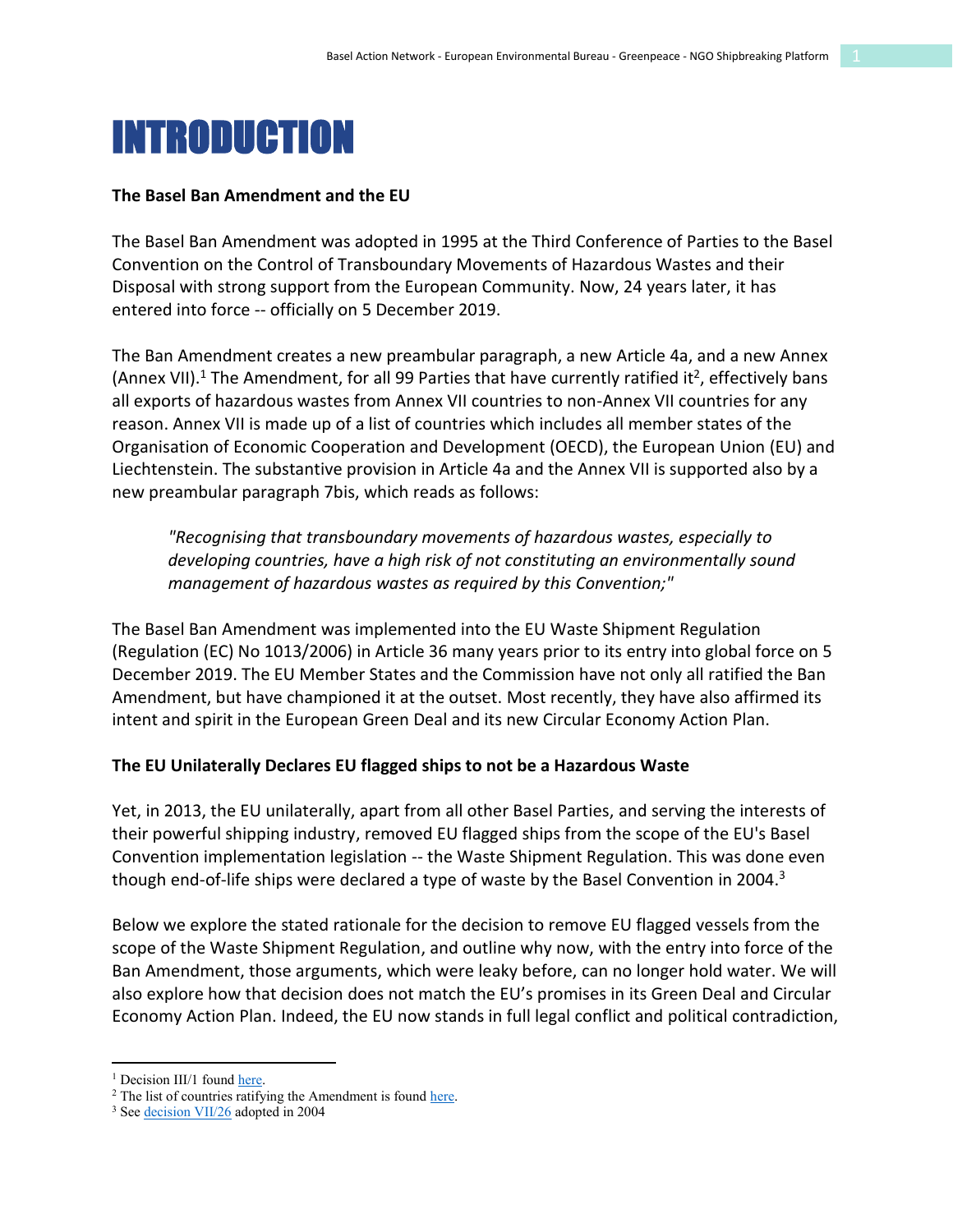and in urgent need of a remedy consistent with international law and its new Circular Economy mandate.

## THE LEGAL CONFLICT

#### **Ships as Hazardous Waste Subject to the Ban Amendment**

End-of-life ships are, according to the Basel Convention, a form of waste and are likely to be a controlled hazardous waste due to their constituents (e.g. flammable oily wastes and fuels, heavy metal-based paints, PCBs and asbestos).4

It is clear that by ratifying the Ban Amendment the EU and its Member States have a strict legal mandate not to allow the export of hazardous end-of-life ships to non-Annex VII countries regardless of their size, ownership or flag. Already there have been several legal concluded and ongoing prosecutions of ship owners for violating the Waste Shipment Regulation within the EU. In March 2018, proceedings in the Netherlands resulted in criminal charges against the company *Seatrade* when it exported from the port of Rotterdam two (Liberian and Dutchflagged) vessels for breaking on the beaches of Bangladesh and India.<sup>5</sup>

However, with the adoption of the EU Ship Recycling Regulation (Regulation (EU) No 1257/2013), in 2013, the EU unilaterally and extra-legally declared that ships sailing under an EU flag are no longer wastes to be controlled by the Basel Convention rules, and yet ships flying any other flag are. This legal double standard is due to pressure from the shipping industry which insisted on an alternative approach to the legally binding Basel Convention; an approach called for by a new treaty which is not yet in force -- the Hong Kong Convention.

#### **The Hong Kong Convention and the EU Ship Recycling Regulation**

The shipping industry's response to the Basel Convention decisions to consider ships as waste, and thus subject to the Basel Convention and the Ban Amendment, was to run fast to the International Maritime Organisation (IMO), another UN venue, to press for another, less restrictive legislative remedy to what the world was increasingly understanding to be an environmental and human rights disaster taking place on three beaches in South Asia. The mainstream media's discovery of the horrors of modern-day shipbreaking that sacrifices many of the world's poorest labourers in one of the world's most dangerous jobs in India, Pakistan and Bangladesh became a source of increasing shame. Indeed, it was EU law that at great expense had the French Aircraft carrier Clemenceau towed back to Europe after it was en route

<sup>4</sup> Basel Convention on the Control of Transboundary Movements of Hazardous 'Wastes and Their Disposal, Mar. 22, 1989. Decision Vlll/26 of October 2004 at the 8th Conference of the Parties affirmed, that "a ship may become waste as defined in Article 2 of the Basel Convention and ... at the same time it may be defined as a ship under other international rules." The Basel Convention therefore applies to end-of-life ships when they are considered as hazardous. 5 Openbaar Ministerie's Press Release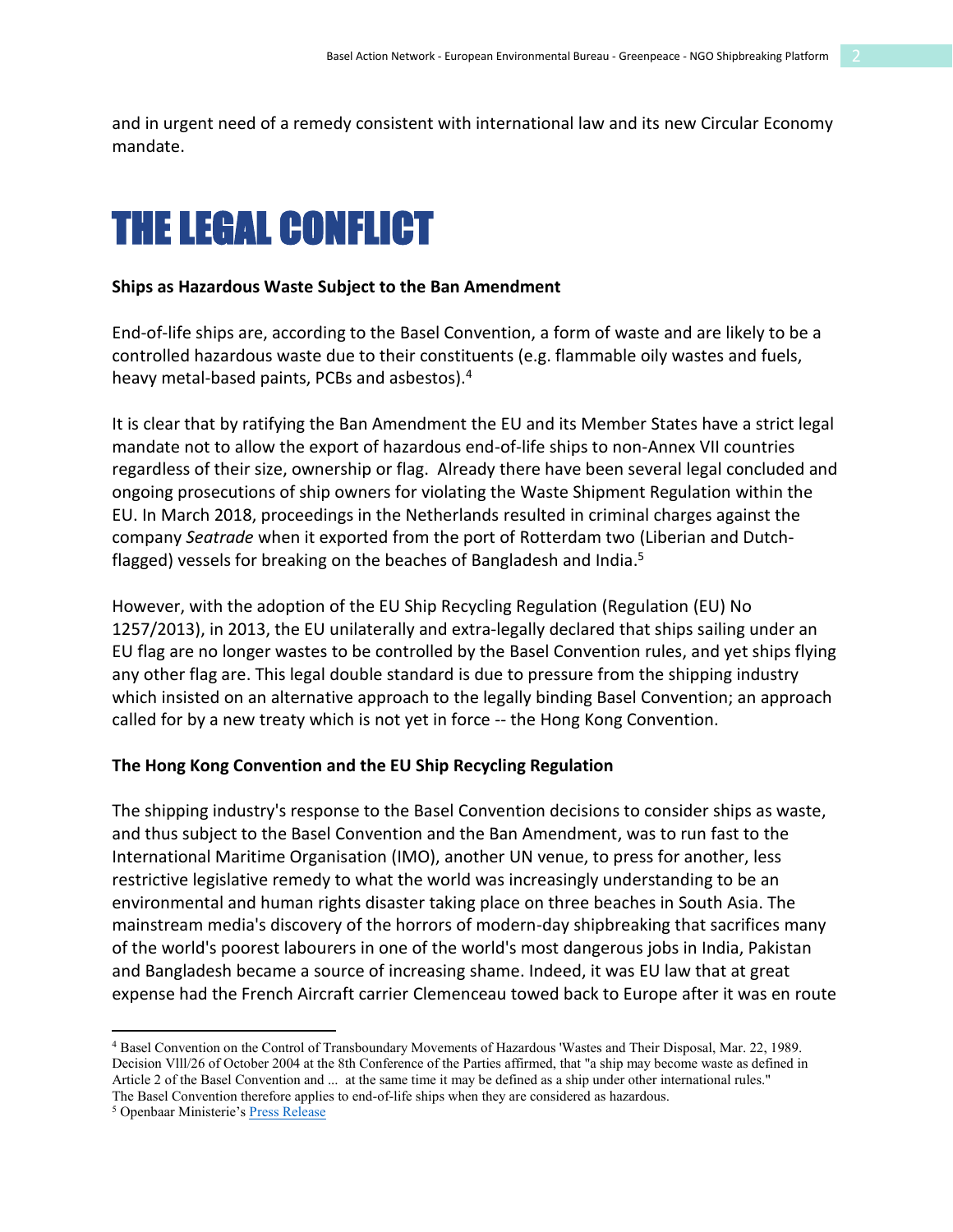to the Indian beaches in Alang, Gujarat. The French courts ruled that the export was illegal under the Basel Convention and Waste Shipment Regulation. 6

It was a fact that if ships could not be run up on the beaches of South Asia any longer, the shipping industry stood to lose billions of dollars in steel revenue from the highly polluting and dangerous "ship recycling yards". At the IMO, the industry found far greater sympathy. The result was the IMO's Hong Kong Convention which was adopted in 2009. As opposed to the Basel Convention, the Hong Kong Convention ignores the issues of human rights, the special needs of developing countries to protect their workers and environment, as well as the need to minimize transboundary movements of waste. The Hong Kong Convention does not require countries to be notified and thus able to consent or deny the ships from coming to their shores. It does not include within its scope hazardous waste management downstream of the immediate facility. It does not criminalise violations, and most certainly, it does not include a full prohibition on exporting hazardous wastes to developing countries from developed countries as the Basel Convention now does. In any event, the Hong Kong Convention has yet to enter into force.

The move to the IMO, while primarily motivated by the need to continue to exploit economic externalities made possible by operating in developing countries, was further justified by the claim that the Basel Convention control procedure was not designed for ships. Unlike landbased cargo, a ship is unique as it is a waste that can move on its own anywhere around the world, and decisions can even be made about it becoming a waste when it is on the high seas, avoiding the exporting port state obligations of Basel. This oversight created a means to circumvent responsibility and the intent and purpose of the Basel Convention. However, rather than taking the necessary steps to fix the Basel control procedure to be able to cover ships effectively and, for example, include flag state or beneficial owner responsibility via an amendment of the Basel Convention, the shipping industry sought an entirely different approach with an entirely new law, which was far from equivalent and in fact is in glaring contradiction to the intent and purpose of the Basel Convention and its Ban Amendment. The shipping industry used the known loophole in the Basel control procedure with respect to application for ships to justify the creation of a far weaker regime.

The shipping industry also made claims, later accepted and echoed by the European Commission7, that falsely asserted there was not enough ship recycling capacity within the OECD group of countries and therefore any policies or laws that maintained the Ban Amendment obligations for ships was simply not feasible. In fact, they failed to count the capacity of the United States, Canada, and Mexico which is significant and moreover can be easily scaled upwards to meet expected capacity needs.<sup>8</sup> The industry claim is further belied by the fact that yards in Europe operate grossly under capacity due to the unfair competition of

<sup>6</sup> BBC, [Chirac orders "toxic ship" home.](http://news.bbc.co.uk/2/hi/europe/4716472.stm) 16 February 2006.

<sup>&</sup>lt;sup>7</sup> In the Explanatory Note provided by the EU commission in the first Proposal for the Ship Recycling Regulation

<sup>(</sup>COM(2012)118final) [t](https://ec.europa.eu/environment/waste/ships/pdf/Ship_Recycling_reg_en.pdf)his falsehood is repeated on more than one occasion. 8 [Industrial Capabilities of North America, BAN, November 2012](https://www.shipbreakingplatform.org/wp-content/uploads/2018/08/North-American-Capacity_BAN_Final.pdf)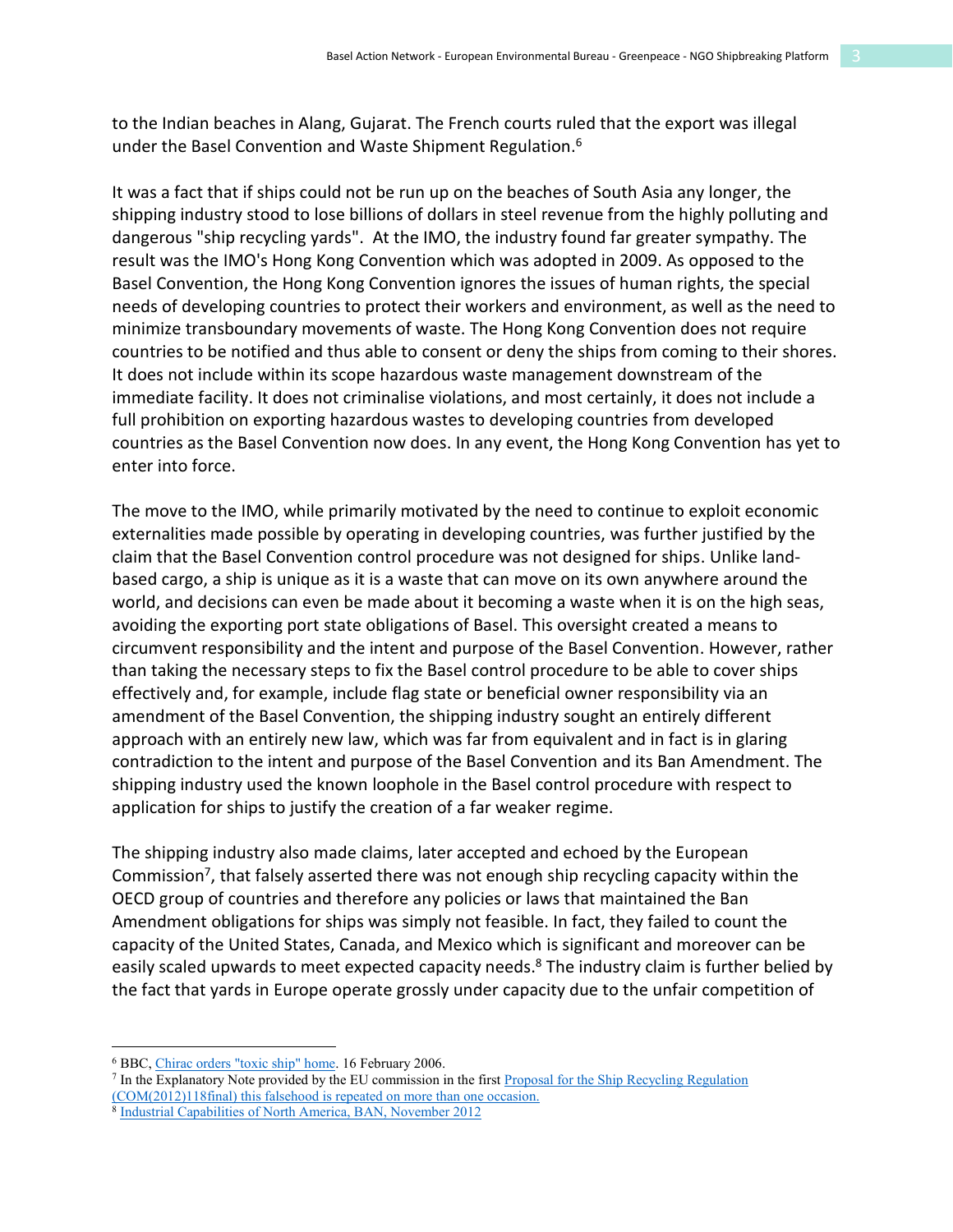beaching yards where the breaking of ships can be done far more cheaply as costs to protect workers and the environment are not internalised.

Finally, another false claim was made that the two approaches, Basel and Hong Kong, could not mutually exist, but rather one had to be thrown out -- and of course the one that ship owners lobby to be ignored is the Basel Convention.<sup>9</sup>

With these seemingly rational justifications, found in the Explanatory Memorandum in the foreword of the EU's Ship Recycling Regulation, the EU Member States and Parliament fell in line to support the Hong Kong approach -- the approach most obviously in the best economic interests of the shipping industry. While the EU knew they needed to make some improvements to the Hong Kong Convention, and did so (a tacit admission of a lack of equivalency), they still did not instate the basic transboundary movement obligations of the Basel Convention binding on them.

Instead, the new Ship Recycling Regulation mandated that the Waste Shipment Regulation, which implements the Basel Convention in the EU, be changed to *exclude* EU flagged ships. In this way, the EU unilaterally, apart from the rest of the Basel Parties, created an exemption from the Basel Convention for a single waste stream; ships over 500 gross tonnes in size sailing under an EU flag. All other ships are still considered as wastes subject to the Basel Convention. While this move seemingly supported the Hong Kong Convention (a treaty not in force) for EUflagged ships, it was done with great prejudice to the Basel Convention which is existing international law, created in support of developing countries, and ratified by the EU.

The EU legally justified the movement of competency for EU flagged waste ships from the Waste Shipment Regulation (Basel based) to the Ship Recycling Regulation (Hong Kong based) by a highly controversial assertion that the Hong Kong Convention, once entered into force, could qualify as a valid Article 11 Agreement under the Basel Convention. This assertion was never corroborated by the Basel Convention itself.<sup>10</sup> We will explore why this leap, while very controversial before, has now become a legal impossibility due to the recent entry into force of the 1995 Ban Amendment. We will also explore how creating a bilateral agreement between the EU and a non-Annex VII country to seek a means to circumvent obligations under the Basel Ban Amendment equally constitutes an unacceptable use of article 11.

<sup>9</sup> Ironically, we have heard recent calls from pro-Hong Kong interests to recognize that Basel can have a co-existing role but only on the matter of downstream from facility waste management. This is very self-serving and ignores the fact that Basel's primary obligations have everything to do with transboundary movement of wastes prior to them being allowed to arrive on the receiving territory.

<sup>10</sup> At the 10th Conference of the Parties, Decision 10/17 there was in impasse: *1. Notes that, while some parties believe that the Hong Kong International Convention for the Safe and Environmentally Sound Recycling of Ships provides an equivalent level of*  control and enforcement to that established under the Basel Convention on the Control of Transboundary Movements of *Hazardous Wastes and Their Disposal, some parties do not believe this to be the case;*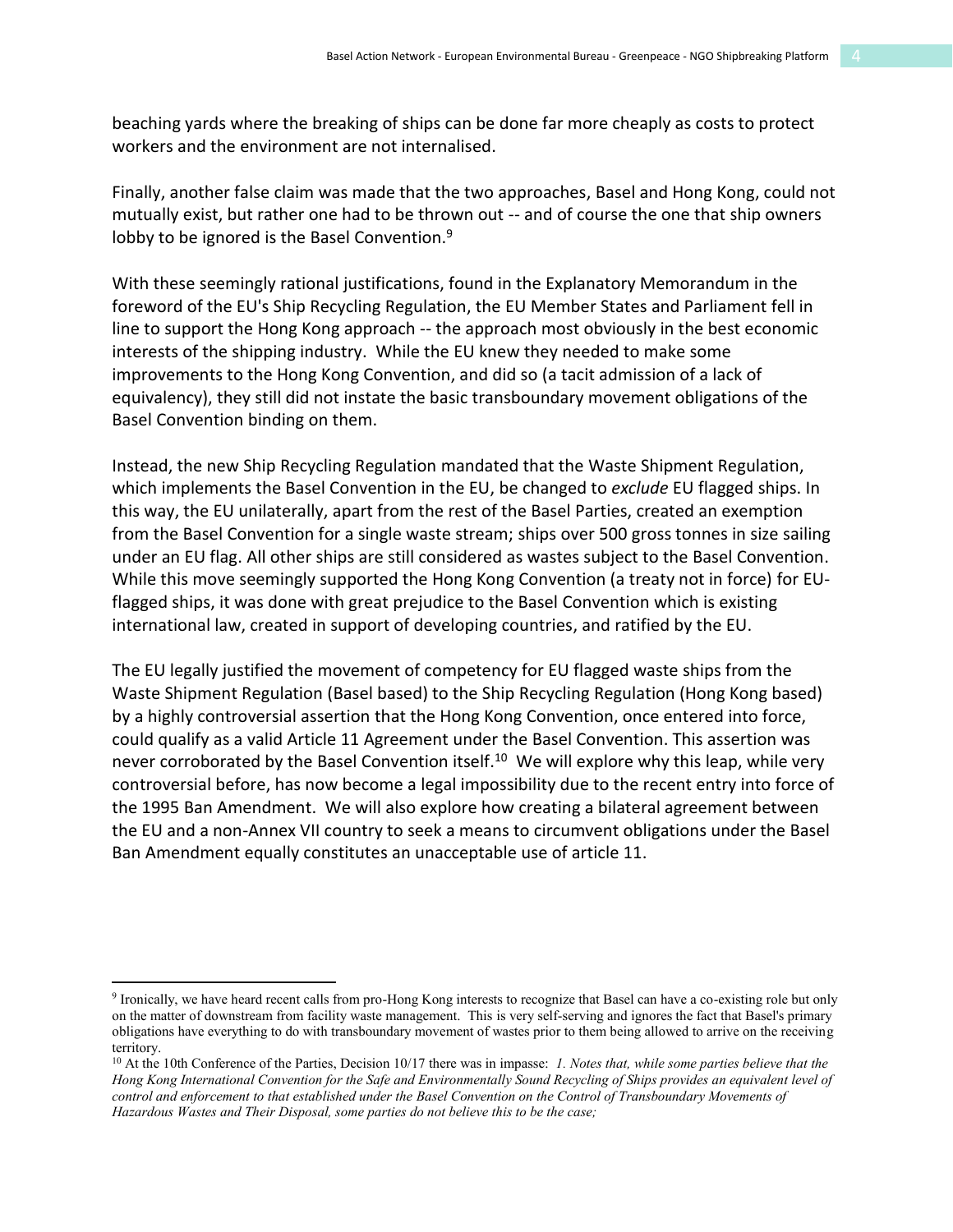#### **Article 11 Cannot be used to Evade Basel Obligations including the Ban Amendment**

Article 11 of the Basel Convention was introduced into the Convention during negotiations to provide an opportunity for those countries which for whatever reason did not wish to be, or were unable, or were not yet Parties to the Convention to be able to trade with Parties should they wish to do so, but only in accordance with the requirements of the Convention. It was created to safeguard against allowing Parties to the Convention from derogating from or weakening the obligations of the Convention via other instruments forged with other countries. But it also served to recognise existing or future regional or bilateral arrangements between Basel parties, or between Basel Parties and non-parties, which held requirements more rigorous than that of the Convention.

Article 11, Paragraph 1 allows separate bilateral or multilateral agreements concluded after entry into force of the Convention,

"...*provided that such agreements or arrangements do not derogate from the environmentally sound management of hazardous and other wastes as required by this Convention. These agreements or arrangements shall stipulate provisions which are not less environmentally sound than those provided for by this Convention in particular taking into account the interests of developing countries."*

Already the debate over whether the Hong Kong Convention could be regarded as a valid Article 11 Agreement raged in the lead up to the final adoption of the Hong Kong Convention in 2009. While the Basel Convention Parties could do little to prevent the IMO from proceeding with their own convention on ship recycling, or from doing it in their own way, they were insistent at the outset of the process that the IMO do it in a manner which provided an *"equivalent level of control."*11 This new phrase being an abbreviated way of referring to the requirements of Article 11 quoted above.

In 2010, the EU concluded, in a somewhat tortured rationale<sup>12</sup> and strongly argued against by legal experts, <sup>13</sup> that the Hong Kong Convention provided an *"equivalent level of control"* to the Basel regime even though the Hong Kong Convention does not govern trade; does not cover the entire management chain of waste before and beyond the recycling facility; nor allows

<sup>11</sup> In Active paragraph 5. of Decision VII/26 at the Seventh Conference of the Parties: "*5. Invites the International Maritime Organisation to continue to consider the establishment in its regulations of mandatory requirements, including a reporting system for ships destined for dismantling, that ensure an equivalent level of control as established under the Basel Convention and to continue work aimed at the establishment of mandatory requirements to ensure the environmentally sound management of ship dismantling, which might include pre-decontamination within its scope;"*

<sup>&</sup>lt;sup>12</sup> The EU and its Member States made a [submission to the Basel Convention's Open-Ended Working Group](http://archive.basel.int/ships/oewg-vii12-comments/comments/eu.doc) meeting on the environmentally sound dismantling of ships, which concluded as follows: *"As a preliminary assessment and taking a life cycle perspective, it can therefore be concluded that the Hong Kong Convention appears to provide a level of control and enforcement at least equivalent to the one provided by the Basel Convention for ships..."* Note: A life-cycle approach is irrelevant with respect to legal trade control procedures, and is not a criteria or term of art established anywhere in the Basel Convention or its Article 11.

<sup>&</sup>lt;sup>13</sup> Several legal critiques asserted the obvious, opposite conclusion that in fact the Hong Kong Convention could not be considered as providing an "equivalent level" of control to that of the Basel Convention. See Analysis by Dr. Ludwig Krämer, Analysis by the [Center for International Environmental Law.](https://www.shipbreakingplatform.org/wp-content/uploads/2018/11/CIEL-legal-opinion-on-EU-Ships-Proposed-Regulation-12-Dec-2012.pdf)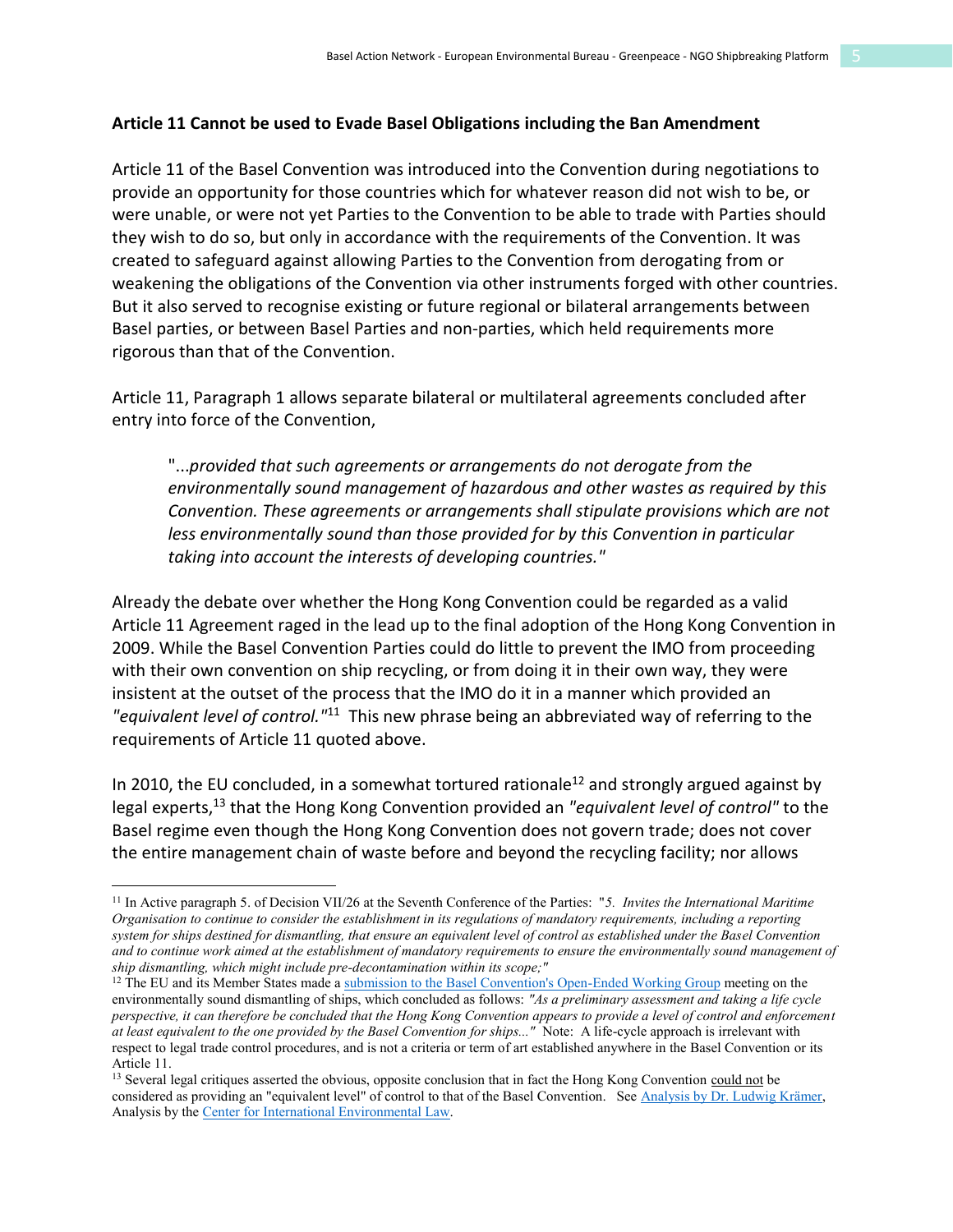countries the right to deny trade of hazardous waste contained in ships. However faulty that assertion was, it should further be noted that it was made prior to the Basel Ban becoming a legally binding part of the Basel Convention. Below we examine more closely why also neither the Ship Recycling Regulation, nor any future bilateral agreements based on that Regulation, can be deemed as an equivalent level of control and thus valid Article 11 agreements.

#### **Not Equivalent by Scope**

There is nothing in the language of Article 11 which can allow a deviation from the scope of what is defined as "hazardous or other wastes". These are defined terms which set out the scope of the Convention and of any Article 11 agreement where they are specifically referred to. Any waste covered under those terms needs to be covered by Parties in an equivalent way. That is, if an Article 11 agreement fails to include certain of the wastes defined by the Basel Convention as being under its control procedure, then a Party to the Convention will need to handle those exclusions elsewhere in other legislation in a manner that does not derogate from the provisions of the Convention.

This is consistent with the fact that the Basel Convention allows for no reservations.14 Thus, it would be inconceivable that a simple agreement via Article 11 would be tolerated that allowed Parties to collude with each other or other countries to, in effect, exempt themselves from having to control certain Basel waste streams with the Basel control procedure that they simply did not wish to control in the same manner prescribed by Basel.

Yet, this is what the EU has done with EU flagged ships by removing these from the Waste Shipment Regulation and replacing the Basel prior informed consent control procedure of its Article 6 with the Hong Kong approach, a procedure which is clearly less environmentally protective as it does not allow exporting, importing or transit states the right to deny movement of wastes to and from their territories prior to the movement taking place, even if there is reason to believe that the wastes will not be managed in an environmentally sound manner.

Blanket removal of EU flagged ships from Basel application by the EU by virtue of their coverage under the Ship Recycling Regulation is not a valid application of the requirements of Article 11 and stands as wilful non-compliance by the EU to binding international law. Further, the nonapplication of the waste definition for EU flagged ships within the Waste Shipment Regulation is also not a legally valid approach as these wastes have clearly been defined as controllable wastes under the Basel Convention.

#### **Not Equivalent by Provisions**

With the 5 December 2019 entry into force of the Ban Amendment, it is simply not legally possible to assert that the Hong Kong Convention provides an *"equivalent level of control"* or,

 $\overline{a}$ <sup>14</sup> Article 26.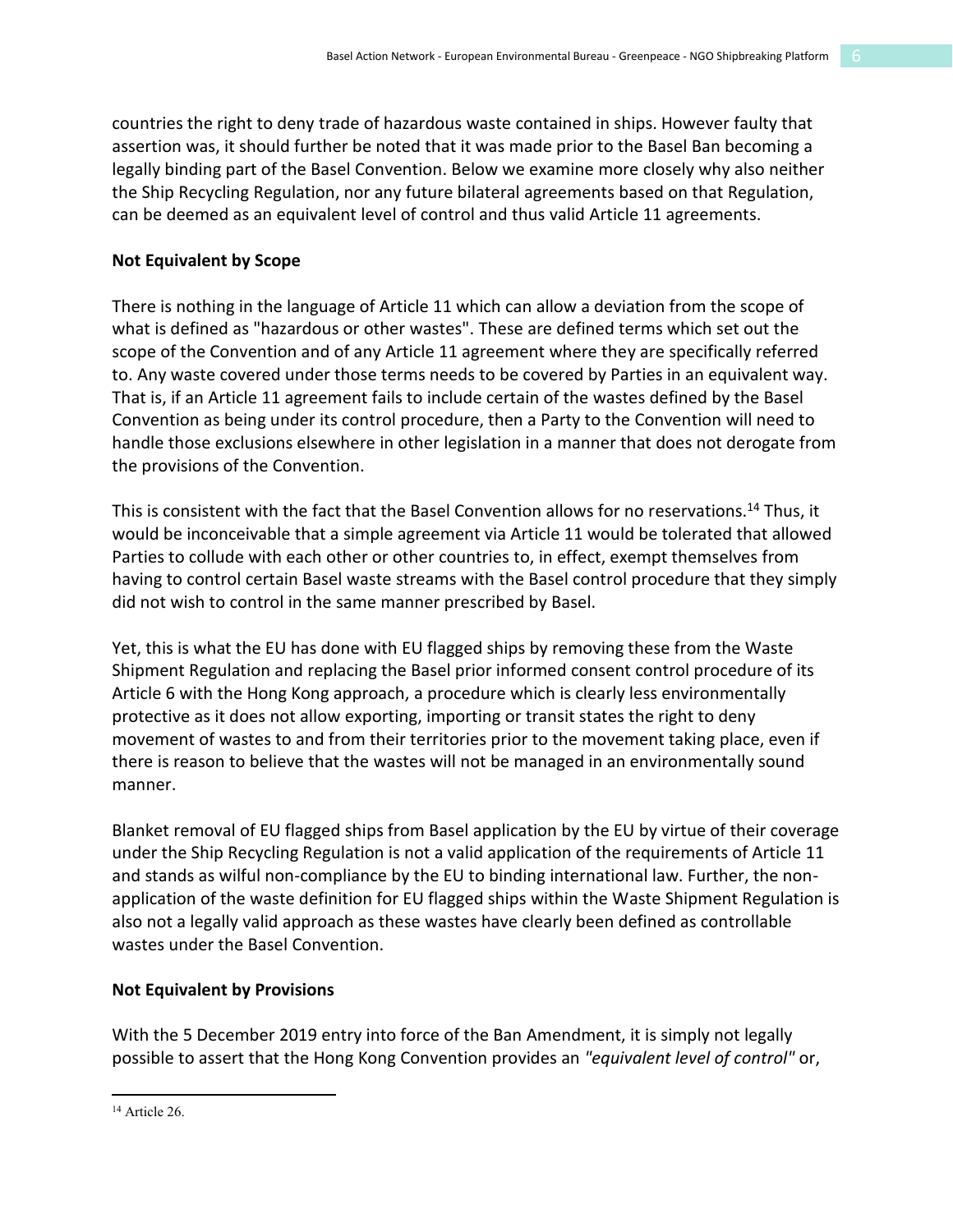more legally precise, as possessing *"provisions which are not less environmentally sound than those provided for by this Convention [Basel] in particular taking into account the interests of developing countries".* The Basel Convention now prohibits exports from Annex VII to non-Annex VII countries due to the very fact that such trade *"to developing countries has a high risk of not constituting an environmentally sound management of hazardous wastes as required by this Convention".*

Even if the EU Ship Recycling Regulation sets higher standards for both environmentally sound management and the control procedures than the Hong Kong Convention -- and by that tacitly admits a lack of equivalency -- any bilateral agreement modelled on the new EU Ship Recycling Regulation cannot be deemed equivalent to the Basel Convention unless it also incorporates the Ban Amendment. Thus, any bilateral agreement concluded by the EU, or its Member States, with India, Bangladesh, Pakistan, or any other non-Annex VII country, that would allow exports from the EU to those countries, cannot be seen as a valid Article 11 agreement. For more details on such proposed bilateral agreements, we attach in Annex I a new analysis by the Center for International Environmental Law (CIEL), revealing any such new version of an old mistake as similarly illegal.

Indeed, a prohibition of the possibility of being impacted by shipborne hazardous wastes cannot ever be as protective to developing countries as a regime that simply requires a permitting process and an on-board hazardous waste inventory. This was in fact recognised by the Legal Service of the European Council in their opinion of 28 November 2012<sup>15</sup>, just prior to the adoption of the Ship Recycling Regulation:

*26. " The most obvious difficulty with this, however, is that it amounts to arguing that the proposed regulation's provisions concerning the recycling of ships in, for example, China or India, "... are not less environmentally sound..." than the outright ban required by the Ban Amendment in respect of those two States. Conceptually, a prohibition appears on the face of it to be more protective of the environment than a regime of managed exports of hazardous waste. Moreover, this appears to be precisely the concern recognised by the new preambular paragraph 7bis, referred to at paragraph 5, above."*

In their conclusion they further stated:

 $\overline{a}$ 

*4) it would be difficult for the Member States and the EU to rely on Article 11 of the Basel Convention, as regards the Ban Amendment, once that amendment enters into force, particularly in the absence of any appropriate interpretative Decision of the Basel Convention COP;*

<sup>&</sup>lt;sup>15</sup> Council of the European Union, Legal Services, 28 November 2012, 16995/12. Proposal for a Regulation of the European Parliament and of the Council on ship recycling - relationship between Regulation 1013/2006 on waste shipments, the Basel Convention, and the Hong Kong Convention, can be foun[d here.](http://wiki.ban.org/images/a/a8/Council_Legal_Services_Opinion.pdf)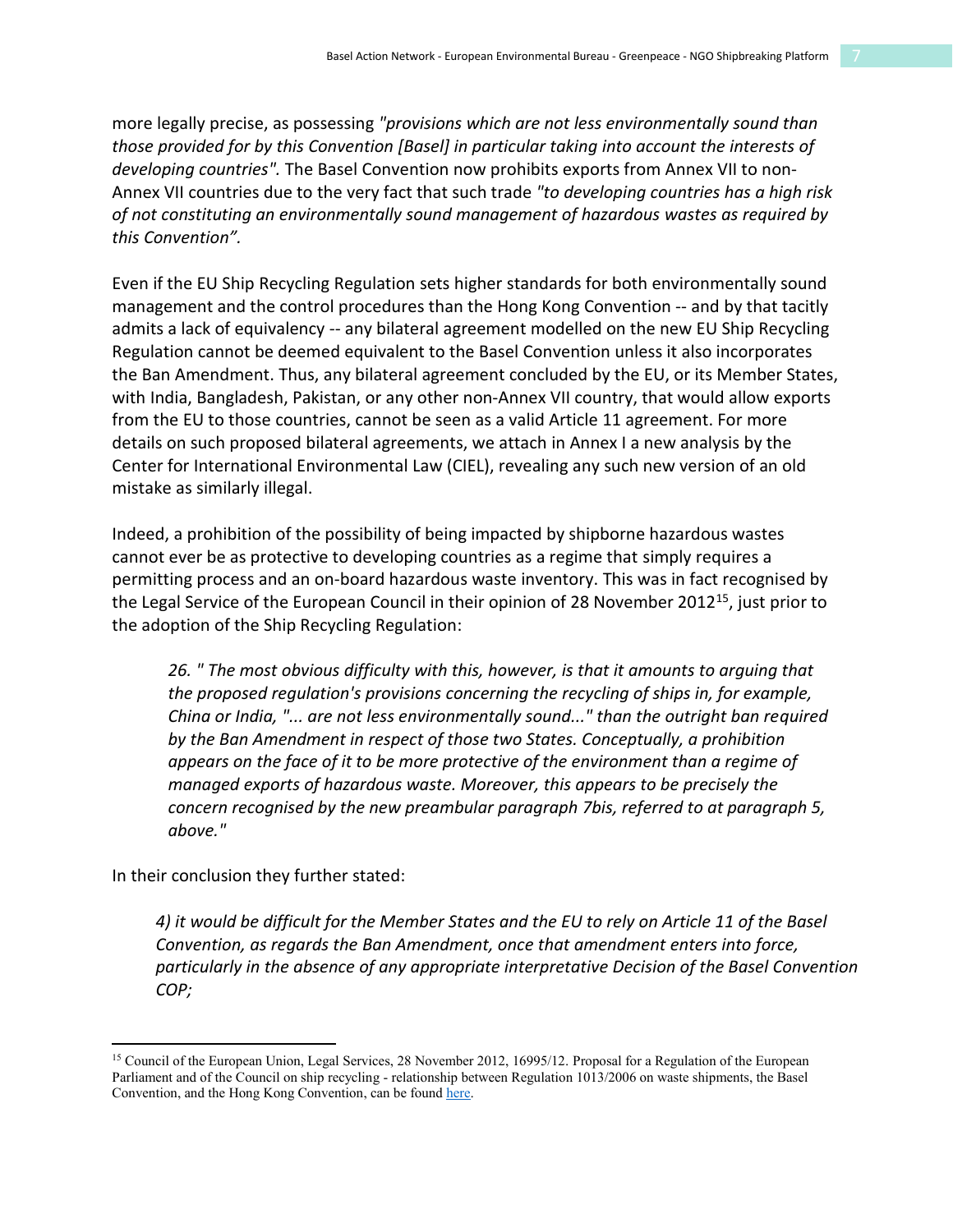The EU also examined the issue of utilisation of Article 11 to circumvent the Ban Amendment at the end of 1995. At that time, its analysis concluded that Article 11 cannot be used to undermine the Ban Amendment.<sup>16</sup> This position was adopted by the Council of Ministers of 6 October 1995 and submitted to the Basel Convention in a letter attached here as Annex IV which stated:

*"it is clear that bilateral, multilateral, or regional agreements or arrangements between Parties listed in Annex VII and Parties or other States not listed in Annex VII, when allowing for hazardous waste to be exported from the first to the latter, would circumvent the legal requirement of Article 4A in a way which is not foreseen by the Convention and are therefore not acceptable from a legal point of view."*

Clearly, the EU Ship Recycling Regulation does not provide for preventing hazardous waste ships from being exported from Annex VII countries to non-Annex VII countries as does the Basel Convention's new article 4a. And clearly, any future effort by the EU or their Member States to create a bilateral agreement with a non-Annex VII country to circumvent the Ban Amendment would therefore likewise not live up to the criteria of equivalency required in Article 11.

### THE POLITICAL CONTRADICTION

#### **Using the Developing world as a place to Externalize Costs Runs Counter to a Circular Economy and European Green Deal**

Waste, including hazardous waste, in a circular economy needs, in the first preference, to be minimized both in terms of quantity and hazardousness.<sup>17</sup> For that waste which has not been minimized, it must be managed in a manner which can return value to the supply chain efficiently and does not exploit workers, human and environmental health or the long-term economic interests of any peoples anywhere in the world.<sup>18</sup> Sadly, for the most part hazardous wastes are moved across borders not to internalize costs and take care of the potential harm they can cause, but rather to externalize such costs and harm. Such cost externalities are in contradiction to a truly circular economy.

<sup>&</sup>lt;sup>16</sup> Submission by letter addressed to Dr. Rummel-Bulska, Executive Secretary of the Basel Convention by Director, and signed by Ludwig Krämer on behalf of the European Commission. The transcript of this letter is found here.<br><sup>17</sup> This is highlighted in the EU Waste Framework Directive in Article 3, 1,a: "Member States shall take appropriate meas

encourage:

<sup>(</sup>a) first, the prevention or reduction of waste production and its harmfulness..."

 $18$  For numerous examples of how the EU has hitherto contributed to negligence in this regard, see chapter on waste in: Who is [Paying the Bill?](https://eeb.org/library/who-is-paying-the-bill-negative-impacts-of-eu-policies-and-practices-in-the-world/)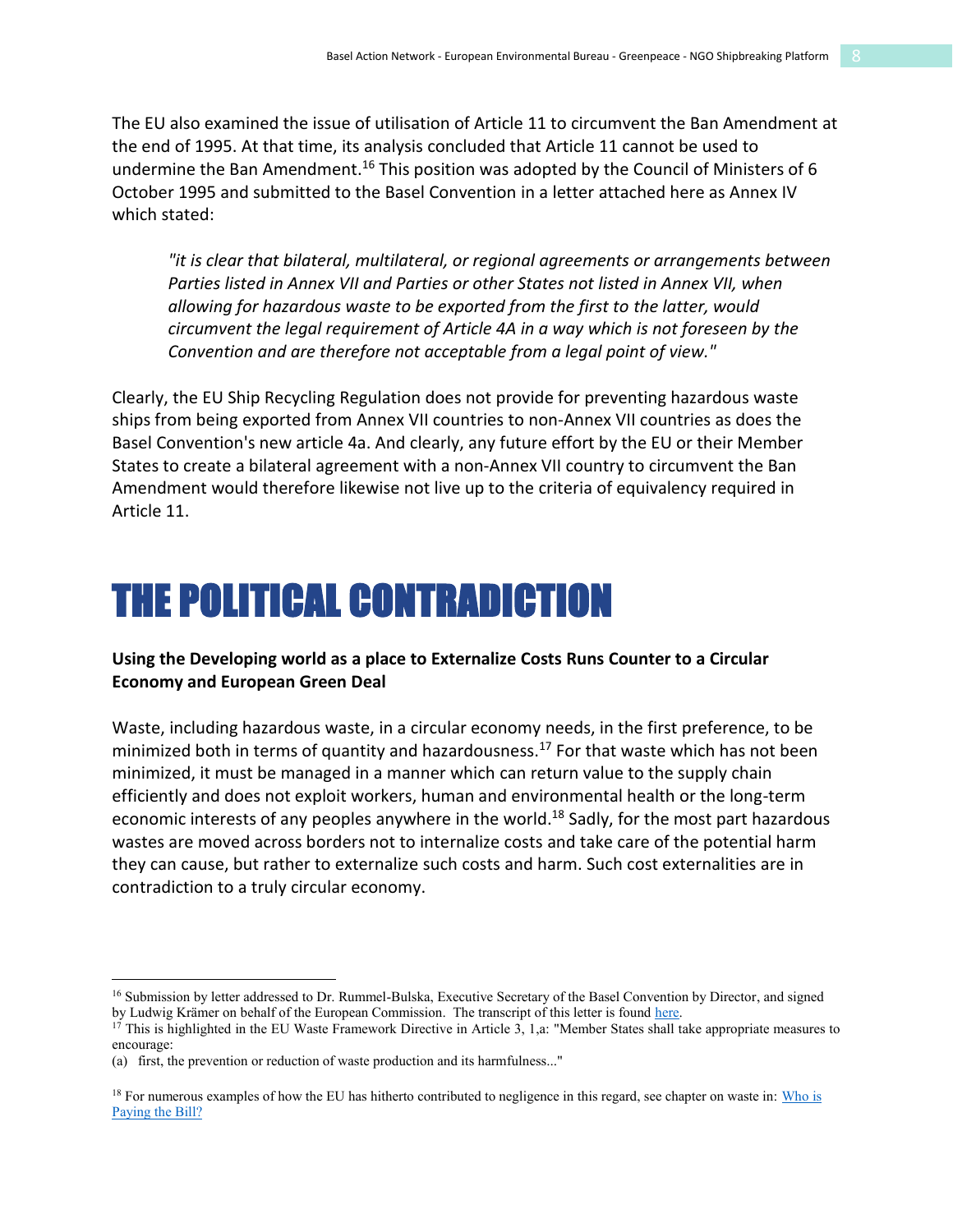Nowadays, there are numerous toxic hotspots, strategically located in the most vulnerable parts of the world, where the Global North dumps its own waste at the expenses of vulnerable communities and the environment. The e-waste dumps in Asia and Africa and the shipbreaking beaches of South Asia are sad examples of this form of exploitation of weaker economies by richer ones, perpetrated by economic interests standing to benefit from externalizing real costs and profiting from the savings made to them by not paying for proper management of hazardous wastes. Indeed, many industry sectors still currently rely on this unfortunate circle of exploitation -- a subversion of a responsible and true circular economy.

To address these concerns, the newly appointed European Commission has adopted a new Circular Economy Action Plan - one of the main building blocks of the European Green Deal, Europe's new agenda for sustainable growth. The new Action Plan announces initiatives along the entire life cycle of products, introducing legislative and non-legislative measures and aiming to lead these efforts at the global level.

The Commission is of the view that:

*A sustainable product policy also has the potential to reduce waste significantly. Where waste cannot be avoided, its economic value must be recovered and its impact on the environment and on climate change avoided or minimised. […] EU companies should benefit from a robust and integrated single market for secondary raw materials and byproducts. […] The Commission is of the view that the EU should stop exporting its waste outside of the EU and will therefore revisit the rules on waste shipments and illegal exports.*<sup>19</sup>

It furthermore stresses that:

 $\overline{a}$ 

*The global market for waste is undergoing considerable changes. In the past decade, millions of tonnes of European waste has been exported to non-EU countries, often without sufficient consideration of proper waste treatment. In many cases, waste exports result both in negative environmental and health impacts in the countries of destination, and in loss of resources and economic opportunities for the recycling industry in the EU. Recent import restrictions introduced by some third countries have exposed the overdependence of the EU on foreign waste treatment, but they have also mobilised the recycling industry to increase its capacity and add value to waste in the EU. In the light of these developments, and considering that illegal shipments of waste remain a source of concern, the Commission will take action with the aim to ensure that the EU does not export its waste challenges to third countries.*

*Facilitating preparing for re-use and recycling of waste in the EU will be enhanced by a thorough review of EU rules on waste shipments. The review will also aim at restricting* 

<sup>&</sup>lt;sup>19</sup> Communication from the Commission to the European Parliament, the European Council, the Council, the European Economic [and Social Committee and the Committee of the Regions -](https://eur-lex.europa.eu/resource.html?uri=cellar:b828d165-1c22-11ea-8c1f-01aa75ed71a1.0002.02/DOC_1&format=PDF) The European Green Deal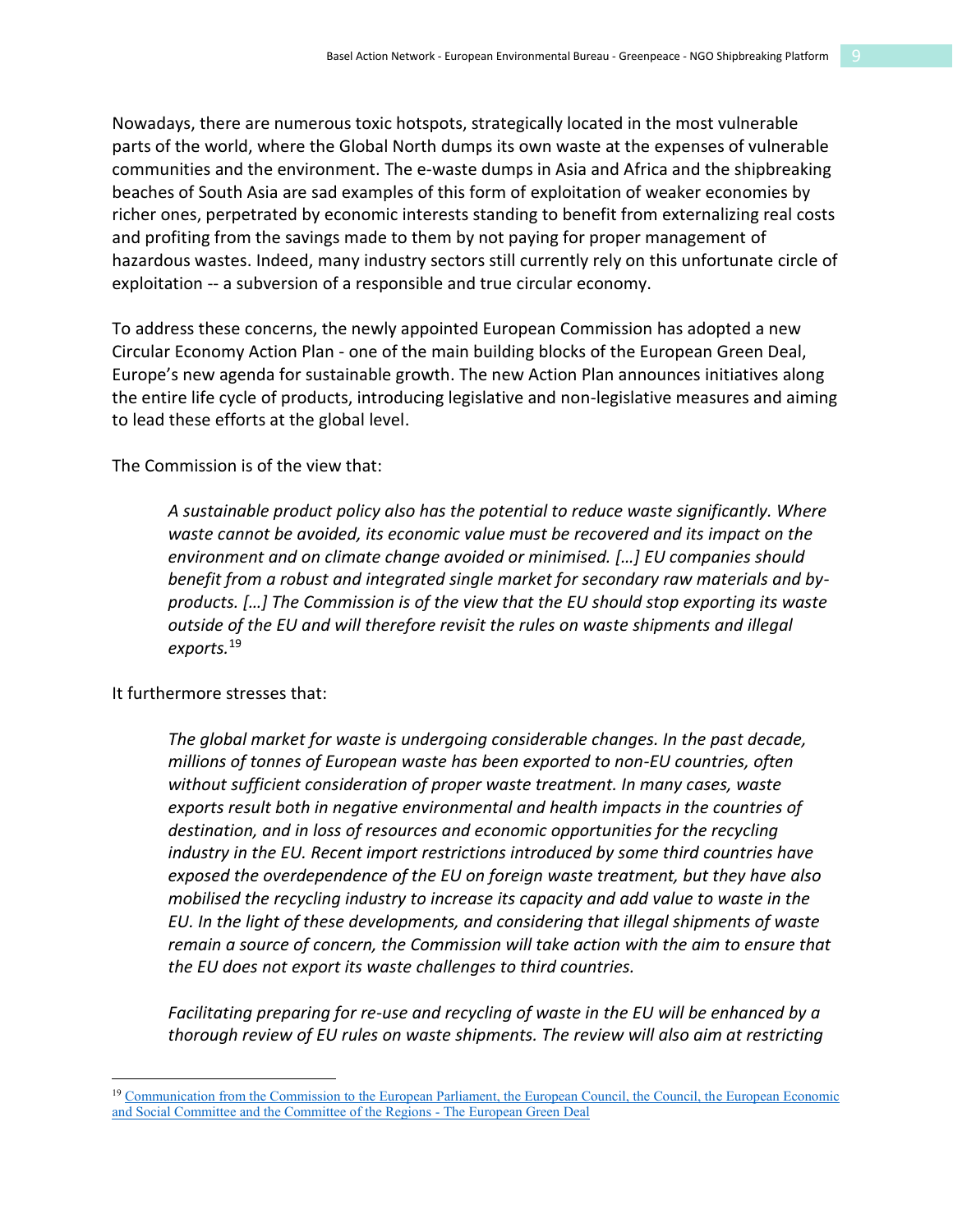*exports of waste that have harmful environmental and health impacts in third countries or can be treated domestically within the EU by focusing on countries of destination, problematic waste streams, types of waste operations that are source of concern, and enforcement to counteract illegal shipments. The Commission will also support measures at multilateral, regional and bilateral levels to combat environmental crime notably in the areas of illegal exports and illicit trafficking, strengthen controls of shipments of waste, and improve the sustainable management of waste in these countries.20*

It is now clear that the EU has finally and conclusively decided to close the door on using the developing world as a convenient place to externalize costs. This is the correct policy for a true and responsible circular economy and we applaud it. However, no sooner is this new policy announced than we learn that the Commission has informed Member States that it may be intent on trying to invoke Article 11 to facilitate the export of hazardous wastes on board and as part of the construction of ships to developing countries. Such an intent is illegal and contrary to stated EU policy. Policies must live in actions, not just in words.

### REMEDIES

Both the Ship Recycling Regulation and the Waste Shipment Regulation are currently in breach of compliance with the obligations of the Basel Convention and with the spirit of the European Green Deal. This was the case with the former legislation prior to the entry into force of the Basel Ban Amendment, due to the EU deviation in the control procedures for EU flagged waste ships, but it is an even more blatant and obvious breach today, now that the Ban Amendment is in force. The Waste Shipment Regulation must restore coverage of all end-of-life ships within wastes under its control. Further, with respect to the Ship Recycling Regulation, it would violate the Ban Amendment were the Commission ever to allow the placement of a non-Annex VII country-based facility on the EU List of Approved Ship Recycling Facilities<sup>21</sup> as is currently envisaged by the Regulation.<sup>22</sup> This possibility must be removed.

Finally, there are institutional and financial remedies beyond the legal ones to ensure that the aims of the European Green Deal are met with regards to the recycling of vessels. Indeed, the recently published Foresight 2020 report calls for greater resilience in providing more green

<sup>&</sup>lt;sup>20</sup> Communication from the Commission to the European Parliament, the European Council, the Council, the European [Economic and Social Committee and the Committee of the Regions -](https://eur-lex.europa.eu/resource.html?uri=cellar:9903b325-6388-11ea-b735-01aa75ed71a1.0017.02/DOC_1&format=PDF) A new Circular Economy Action Plan For a cleaner and [more competitive Europe](https://eur-lex.europa.eu/resource.html?uri=cellar:9903b325-6388-11ea-b735-01aa75ed71a1.0017.02/DOC_1&format=PDF)<br>
<sup>21</sup> See https://ec.europa.eu/environment/waste/ships/list.htm.

<sup>&</sup>lt;sup>22</sup> In the Explanatory Note provided by the EU commission in the first Proposal for the Ship Recycling Regulation

[<sup>\(</sup>COM\(2012\)118final\)](https://ec.europa.eu/environment/waste/ships/pdf/Ship_Recycling_reg_en.pdf) under the heading " *Improving compliance with the Union legislation" it is stated: "By allowing ships to be recycled in facilities located outside of the OECD group of countries as long as they comply with the requirements and are included in the European list, this Regulation will also address the current problem of the lack of recycling capacity legally accessible to shipowners."* The European Commission has already sent missions to India with a view to eventual approval of yards located in Alang, Gujarat.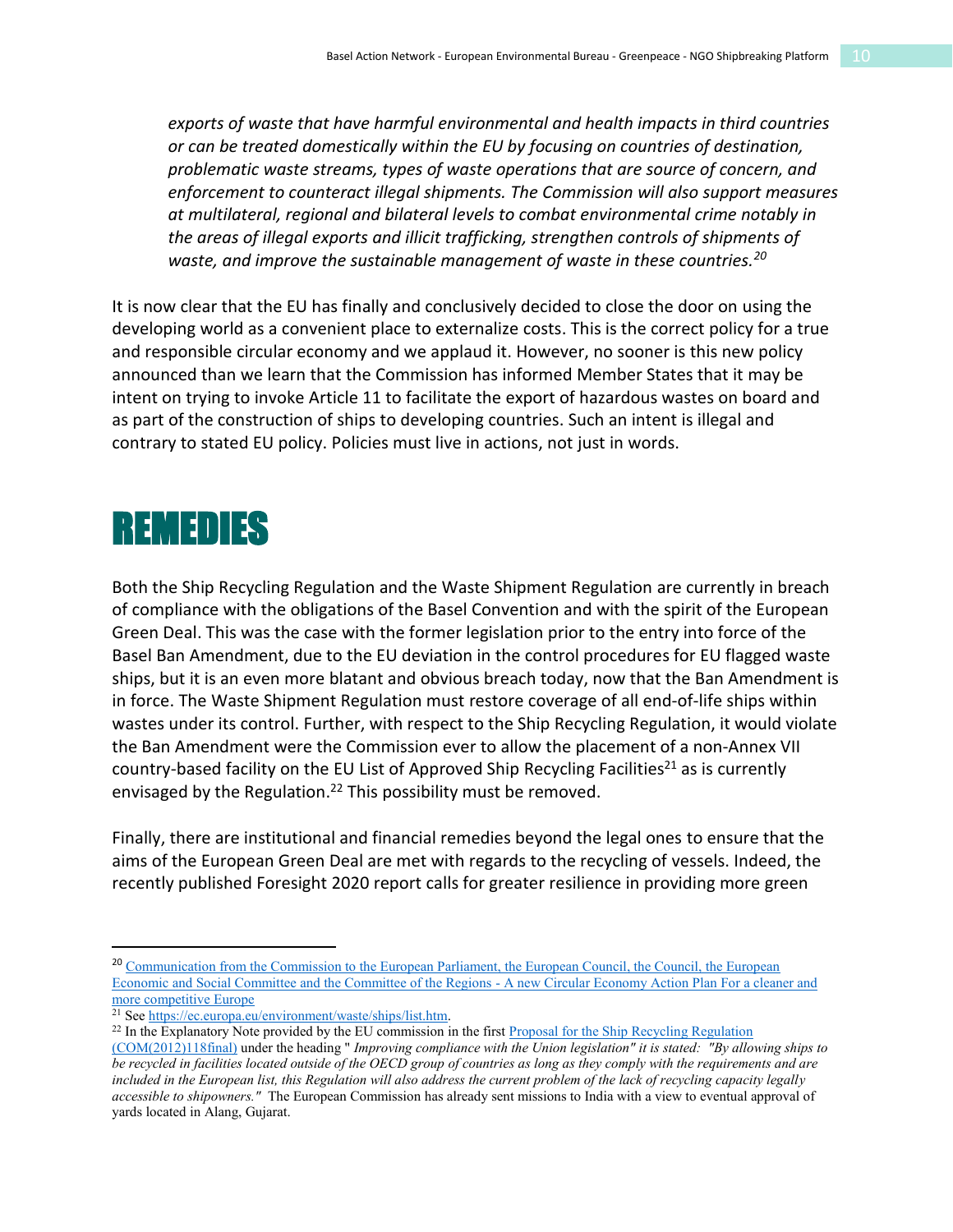jobs in the EU. The Material Economics' report "Industrial Transformation 2050"<sup>23</sup> further calls for net-zero emission steel production, achieved in greater part from more use of recycled steel. We will recommend measures to enhance sustainable ship recycling in line with these policies herein.

#### **1. Amend the Waste Shipment Regulation**

The Waste Shipment Regulation is currently under review for being recast with an expected adoption by the Commission in the first quarter of 2021.<sup>24</sup> It is being reviewed in particular with a view toward better implementation of the aforementioned Circular Economy Action Plan. Reform of the Regulation is therefore at the top of the EU environmental agenda, providing a timely opportunity to remedy the current legal and policy contradiction.

With the entry into force of the Ban Amendment where the Basel Convention has defined "developing countries" as opposed to developed countries with a new Annex VII - something which does not exist in the Hong Kong Convention, nor in the EU's enhanced version of it there is clearly no equivalency in provisions. Further, by removing certain Basel defined hazardous wastes, there is no equivalency in the scope of the agreements.

Put simply, a procedure which permits and actually institutionalises the export of hazardous wastes to developing countries for the purposes of their disposal/recycling can never be seen as being as environmentally protective, particularly with respect to developing countries, as a full prohibition of such trade for such disposal/recycling. Such an exemption is a massive derogation from the new Basel Article 4a which the EU has ratified and historically championed.

**Remedy:** First, paragraph (Title I, Article 1(2)(i)) -- the exemption mandated by the passage of the Ship Recycling Regulation must be removed.

But, at the same time, under the principle of utilising the most environmentally protective provisions of both Basel and Hong Kong approaches, the controlling of ships flying an EU flag should be retained. The Waste Shipment Regulation must be amended so that EU flagged vessels are applicable to being considered as wastes under the scope of the legislation as follows:

In Article 1 (2) add a new letter (e) as follows:

(e) movements of ships flying the flag of the EU en route to ship disposal or recovery destinations as listed in Article 1(1)(e) or (f) of Directive 2006/12/EC.

<sup>&</sup>lt;sup>23</sup> See<https://materialeconomics.com/latest-updates/industrial-transformation-2050>

<sup>24</sup> For a timeline see: https://ec.europa.eu/info/law/better-regulation/have-your-say/initiatives/7567584-Waste-shipmentsrevision-of-EU-rules-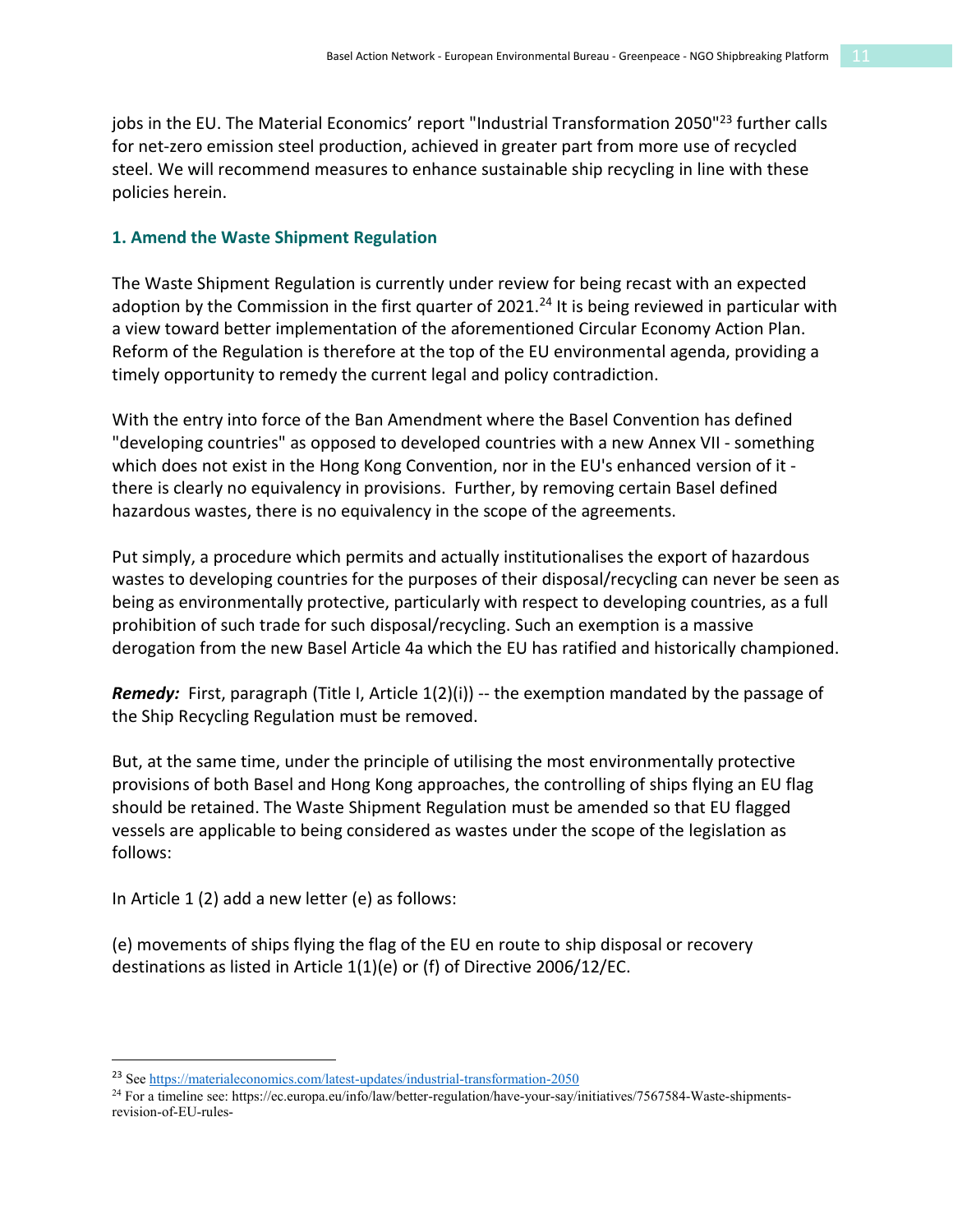Also, in light of the review of the Waste Shipment Regulation, procedures for allowing exports of vessels to Basel Annex VII countries should be facilitated with the aim of easing access to pre-consented facilities (i.e. EU List under the Ship Recycling Regulation) and to avoid unnecessary delays in the notification procedure that may incentivise circumvention of the rules by the shipping industry.

#### **2. Amend the Ship Recycling Regulation**

The Ship Recycling Regulation was indeed the enabling legislation that created the noncompliance with the Basel Convention, but it need not be annulled in its entirety. On the contrary, the Basel regime is in fact mutually compatible to the Hong Kong approach. There is no conflict in providing for anything Hong Kong requires, in addition to the Basel obligations, despite what has been written about the need to prevent duplicative regimes. They are in fact so different in their obligations that both can be applied at the same time to enhanced benefit for the environment and human health.

Furthermore, the Ship Recycling Regulation envisaged a review when, in Article 30, paragraph 3, it stated:

*The Commission shall keep this Regulation under review and, if appropriate, make timely proposals to address developments relating to international Conventions, including the Basel Convention, should it prove necessary.*

Entry into force of the Basel Ban Amendment is clearly a new international development of note which requires a careful legal analysis beyond a "knee jerk" assumption that past analyses regarding the Basel Convention and use of Article 11 are relevant to assert equivalency. We call on the Commission to undertake this analysis and to moreover seek the following remedy:

*Remedy:* The first remedy to set things right would be the removal of Article 27 of the Ship Recycling Regulation, which established the exemption described above in the Waste Shipment Regulation.

Next, consistent with the Ban Amendment, the EU List of approved ship recycling facilities simply needs to be confined to facilities located in Basel Annex VII countries as follows:

#### *Article 15 Ship recycling facilities located in a third country*

1. A ship recycling company owning a ship recycling facility located in a third country non-EU Basel Annex VII country and intending to recycle ships flying the flag of a Member State shall submit an application to the Commission for inclusion of that ship recycling facility in the European List.

[...]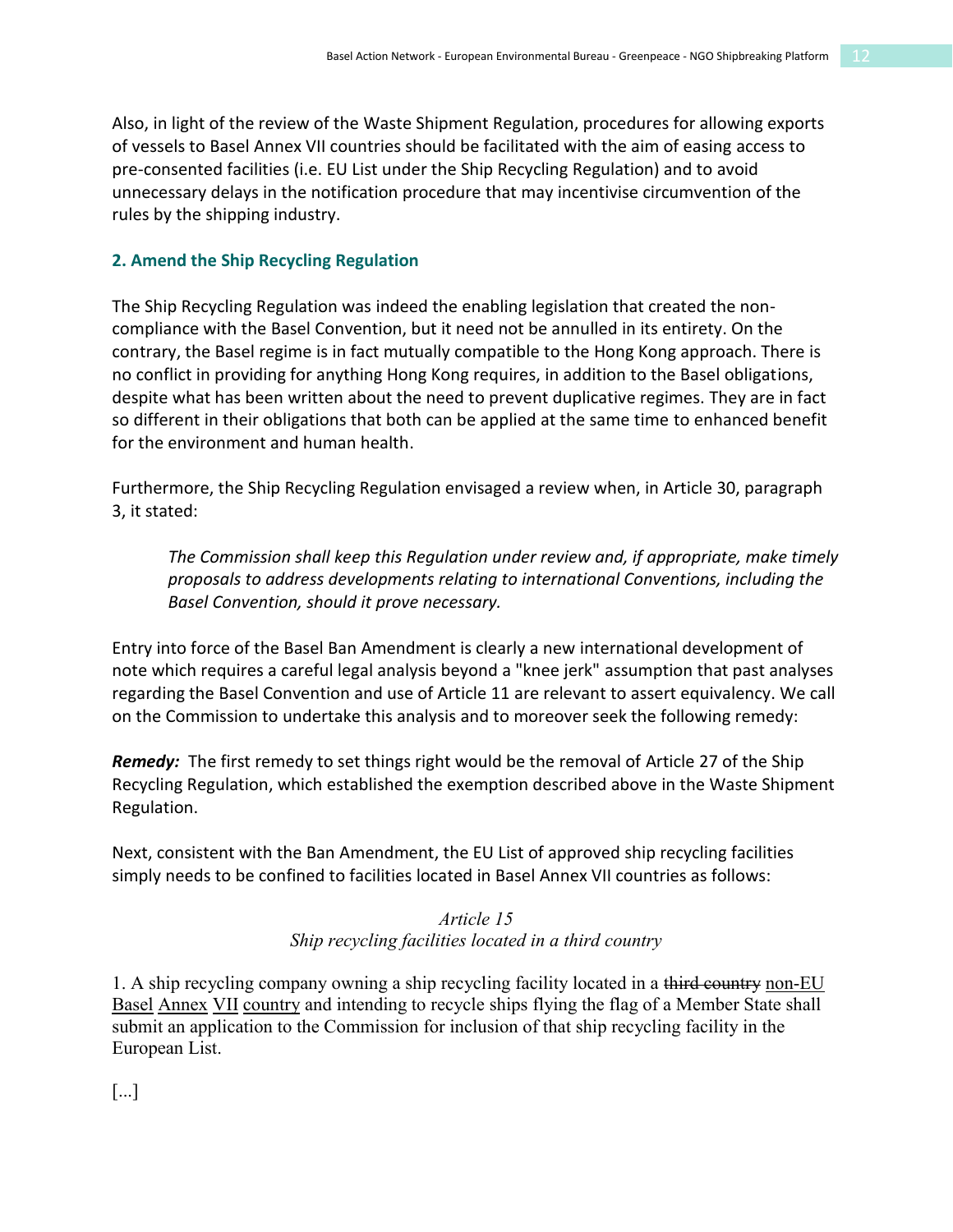4. In order to be included in the European List, compliance by ship recycling facilities located in third non-EU Basel Annex VII countries with the requirements set out in Article 13 shall be certified following a site inspection by an independent verifier with appropriate qualifications. The certification shall be submitted to the Commission by the ship recycling company when applying for inclusion in the European List and, every five years thereafter, upon renewal of the inclusion in the European List. The initial inclusion on the list and the renewal thereof shall be supplemented by a mid-term review to confirm compliance with the requirements set out in Article 13.

[...]

#### *Article 16 Establishment and updating of the European List*

1. The Commission shall adopt implementing acts to establish a European List of ship recycling facilities which:

(a) are located in the Union and have been notified by the Member States in accordance with Article  $14(3)$ ;

(b) are located in a third Basel Annex VII country outside of the Union and whose inclusion is based on an assessment of the information and supporting evidence provided or gathered in accordance with Article 15.

[...]

#### *Article 28 Amendment to Directive 2009/16/EC*

In Annex IV, the following point is added:

49. A certificate on the inventory of hazardous materials or a statement of compliance as applicable pursuant to Regulation (EU) No 1257/2013 of the European Parliament and of the Council (\*).

50. A declaration signed by a representative of the ship owner and by the Captain of the ship, that to their knowledge there are, or are not, any plans to have the ship recycled in the next year, pursuant to implementation of Regulation (EC) No 1013/2006, determining intent to dispose.

(\*) Regulation (EU) No 1257/2013 of the European Parliament and of the Council of 20 November 2013 on ship recycling and amending Regulation (EC) No 1013/2006 and Directive 2009/16/EC (OJ L 330, 10.12.2013, p. 1).'

----------

The change above in Article 28 on Port State Controls (Directive 2009/16/EC) will allow for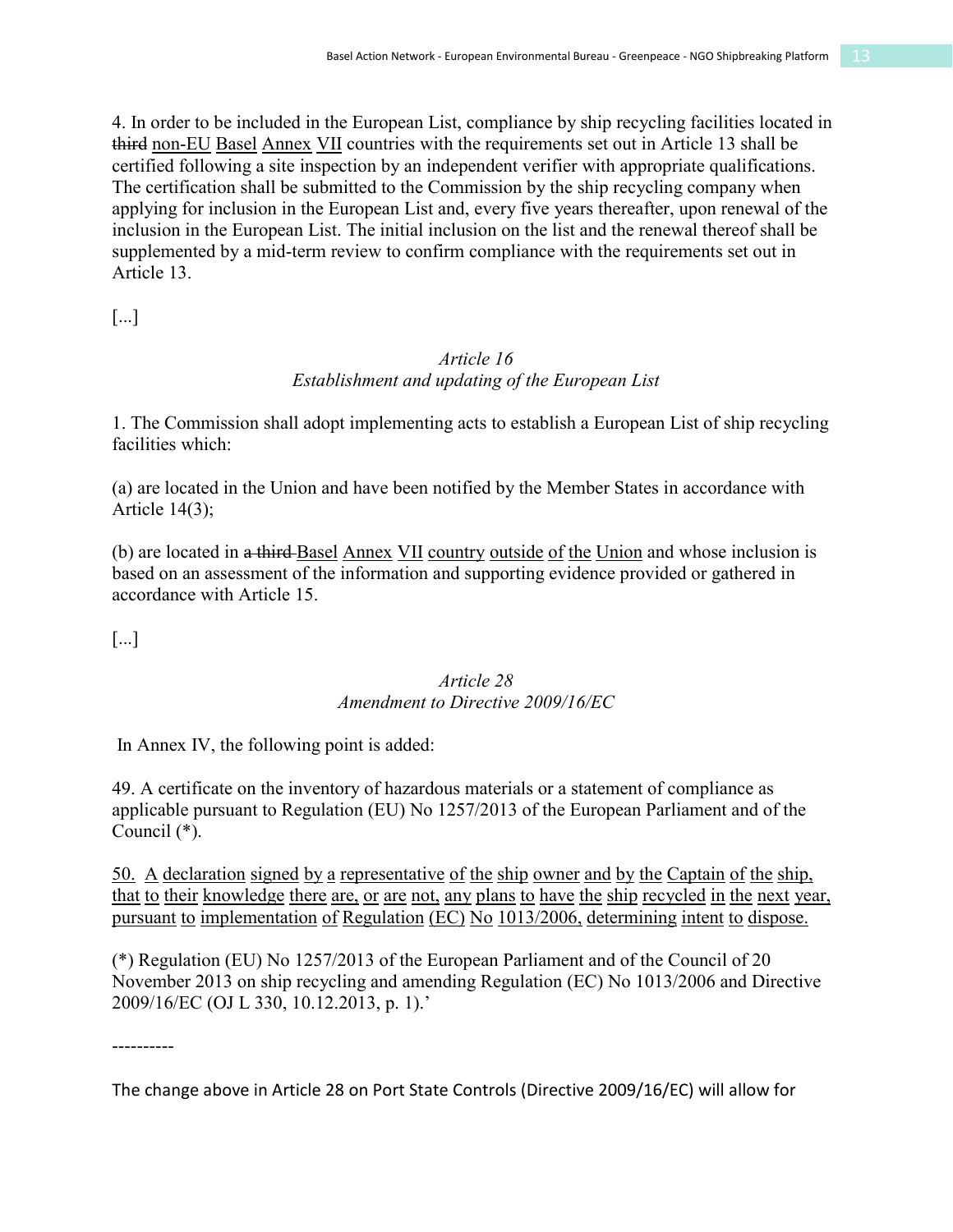better enforcement of the Waste Shipment Regulation with respect to determining when non-EU flagged ships become a waste.

#### **3. Introducing Positive Financial/Institutional Incentives**

A circular economy is part of a broader agenda to achieve a lower carbon footprint and reduce the need for exploiting natural resources. Scrap steel is a valuable resource that can be used in smelting to reduce iron ore carbon and other footprints. In light of also "zero emissions steel" initiatives<sup>25</sup>, the EU should aim to increase the supply of ships to recycling facilities operating in the EU and under high environmental and safety standards. This will require significant investment in new ship recycling capacities, as well as the optimal utilisation of existing yards. Indeed, existing capacity in the EU for sustainable ship recycling is grossly under-utilised due to unfair competition from yards that have not internalised environmental and labour costs<sup>26</sup>.

To boost the recycling sector in the EU and encourage investments in high quality recycling in the EU, the Commission should explore positive financial incentives such as the use of green bonds for the recycling sector and requirements to use sustainably recycled scrap steel originating from ships in public procurement.

A return scheme for ships trading in EU waters, such as the "Ship Recycling Licence" model developed by Ecorys/DNV-GL / the University of Rotterdam for the Commission<sup>27</sup>, should further be added to the Ship Recycling Regulation as an effective means to internalise environmental costs with the shipping industry during the life cycle of the vessel and incentivise the use of EU approved ship recycling facilities at end-of-life. It would further close the gap on the current profits made by the shipping industry when selling end-of-life ships to South Asian beaching yards for cheap and hazardous disposal, and provide a means to effectively counter the easy circumvention of existing laws based on only flag state or port state jurisdiction by ship owners. 28

Lastly, as recommended by the OECD, a revision of the advantageous tonnage tax regime to include environmental performance parameters, including end-of-life management, would prompt a shift towards more sustainable practices.<sup>29</sup>

In line with the EU's recently published Foresight 2020 report, financial and institutional incentives should seek to create a level playing field that renders it competitive to recycle sustainably in the EU. This would even be an opportunity for Europe to offer proper recovery

<sup>27</sup> See repor[t Financial instrument to facilitate](https://ec.europa.eu/environment/waste/ships/pdf/financial_instrument_ship_recycling.pdf) safe and sound ship recycling

```
28 For more details see report What a difference a flag makes: Why ship owners' responsibility to ensure sustainable ship 
recycling needs to go beyond flag state jurisdiction (NGO Shipbreaking Platform, 2015)
```

```
29 See OECD report Maritime Subsidies – do they provide value for money? (2019) https://www.itf-
oecd.org/sites/default/files/docs/maritime-subsidies-value-for-money.pdf
```
 <sup>25</sup> See for exampl[e https://materialeconomics.com/latest-updates/industrial-transformation-2050](https://materialeconomics.com/latest-updates/industrial-transformation-2050)

<sup>26</sup> See report entitled "*EU-listed yards can handle the recycling demand of EU flagged ships*" published by NGO Shipbreaking Platform and Transport & Environment in September 2018 for more details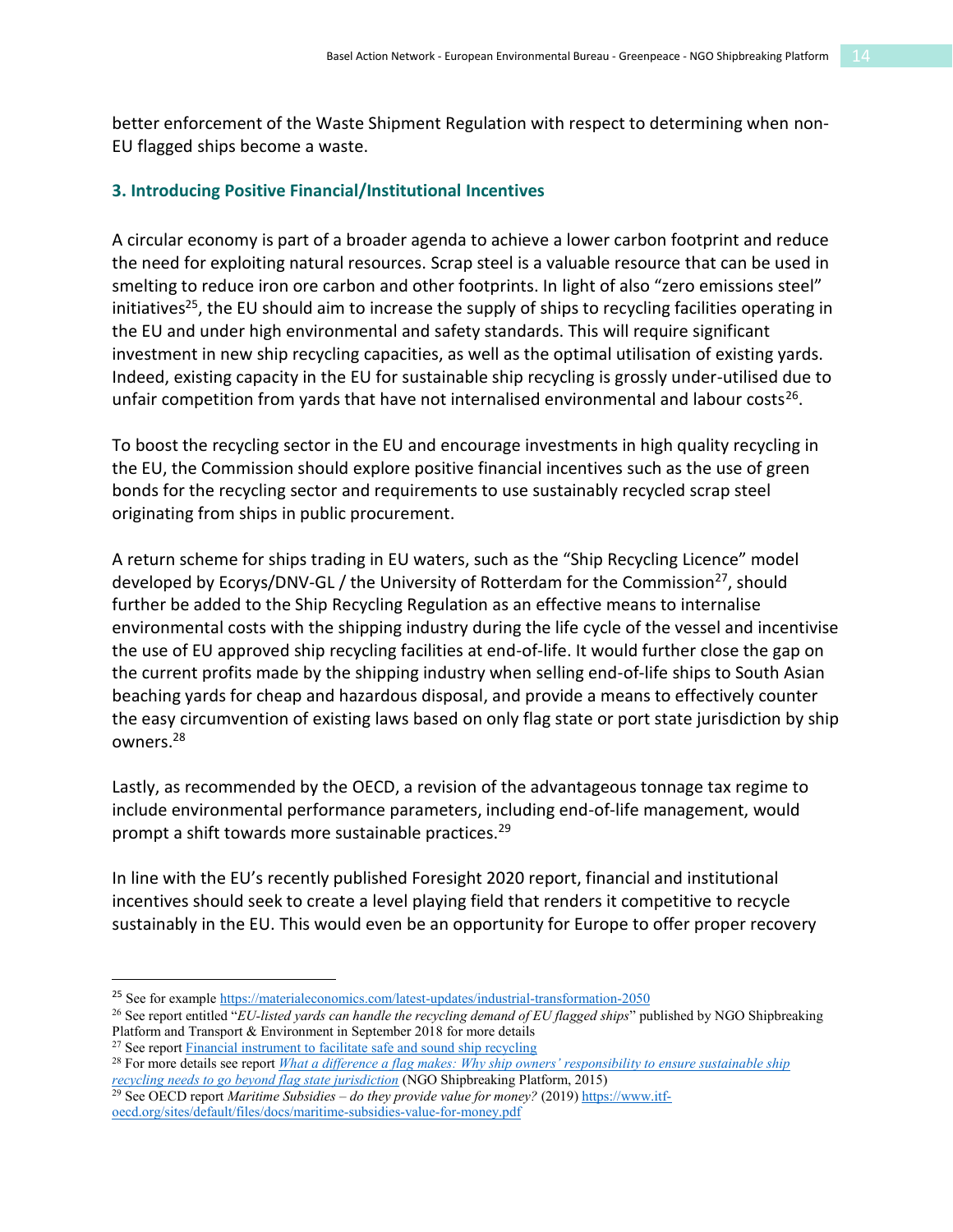solutions for ships originated also from non-EU countries, especially from parts of the world with no appropriate waste treatment infrastructures.

## **CONCLUSION**

 $\overline{a}$ 

The EU can't have it both ways. They cannot project that they promote a new way of thinking with the European Green Deal and prevent exports of hazardous wastes to developing countries, while seeking to bend their existing legal obligations to enable the shipping industry to do just that. They cannot do it for any industry, no matter how powerful.

It has been eleven years since the adoption of the Hong Kong Convention and seven years since the adoption of the EU's implementation legislation, the Ship Recycling Regulation. It is telling that the world has seen very little improvement with respect to the scandalous management of most end-of-life ships.<sup>30</sup> Meanwhile, the Basel Convention is in force as is its Ban Amendment -two instruments which can do much to stem the tide of ships hitting the unsafe and nonenvironmentally sound beaching operations found in South Asia.<sup>31</sup> They are both in force for EU flagged ships, but the EU is pretending that they are not.

The irony is that the Basel Convention and the Hong Kong Convention were never in conflict with one another in the first place. Removing EU flagged ships from the Waste Shipment Regulation was not at all necessary from a legal and policy perspective. The two approaches are not duplicative but rather additive. By working within both, there will need to be some guidance to create better communication between various national authorities as well as harmonised control procedures for exports to pre-consented facilities (i.e. EU List) within Annex VII EU/OECD countries. But from a legal standpoint, there is no conflict, if the obligations are added and implemented at the same time.

The EU Ship Recycling Regulation provides for more specificity with respect to the Basel requirement to characterise hazardous wastes during the operational life of a vessel (the Inventory of Hazardous Materials). It provides more clarity and independent third-party auditing with respect to ensuring a recycling plan is conducted and implemented. On the other hand, the Basel Convention ensures the sovereign right of Parties to deny movement of waste ships to and from their countries and its Ban Amendment protects developing countries from being disproportionately burdened by hazardous wastes originating from the developed world. The Basel Convention and EU Ship Recycling Regulation require assurances of Environmentally Sound Management (ESM) also after the waste and its residues pass through the recycling

<sup>30</sup> [Conditions of Shipbreaking Workers in India Remains Appalling \(Dec. 2019\);](https://www.shipbreakingplatform.org/new-study-tiss-alang-workers/) [BBC exposes dirty and dangerous scrapping of](https://www.shipbreakingplatform.org/bbc-disclosure-diamond-offshore/)  [oil and gas units in India \(March 2020\);](https://www.shipbreakingplatform.org/bbc-disclosure-diamond-offshore/) [Most shipping companies continue to opt for the highest price at the worst scrapping](https://www.shipbreakingplatform.org/platform-publishes-list-2019/)  [yards, \(Feb 2020\)](https://www.shipbreakingplatform.org/platform-publishes-list-2019/)

<sup>31</sup> Indeed, following the ground-breaking judgement in the *Seatrade* case, we have seen more successful criminal investigations into the illegal export of end-of-life vessels using the Basel Convention approach still found in the Waste Shipment Regulation for non-EU flagged vessels.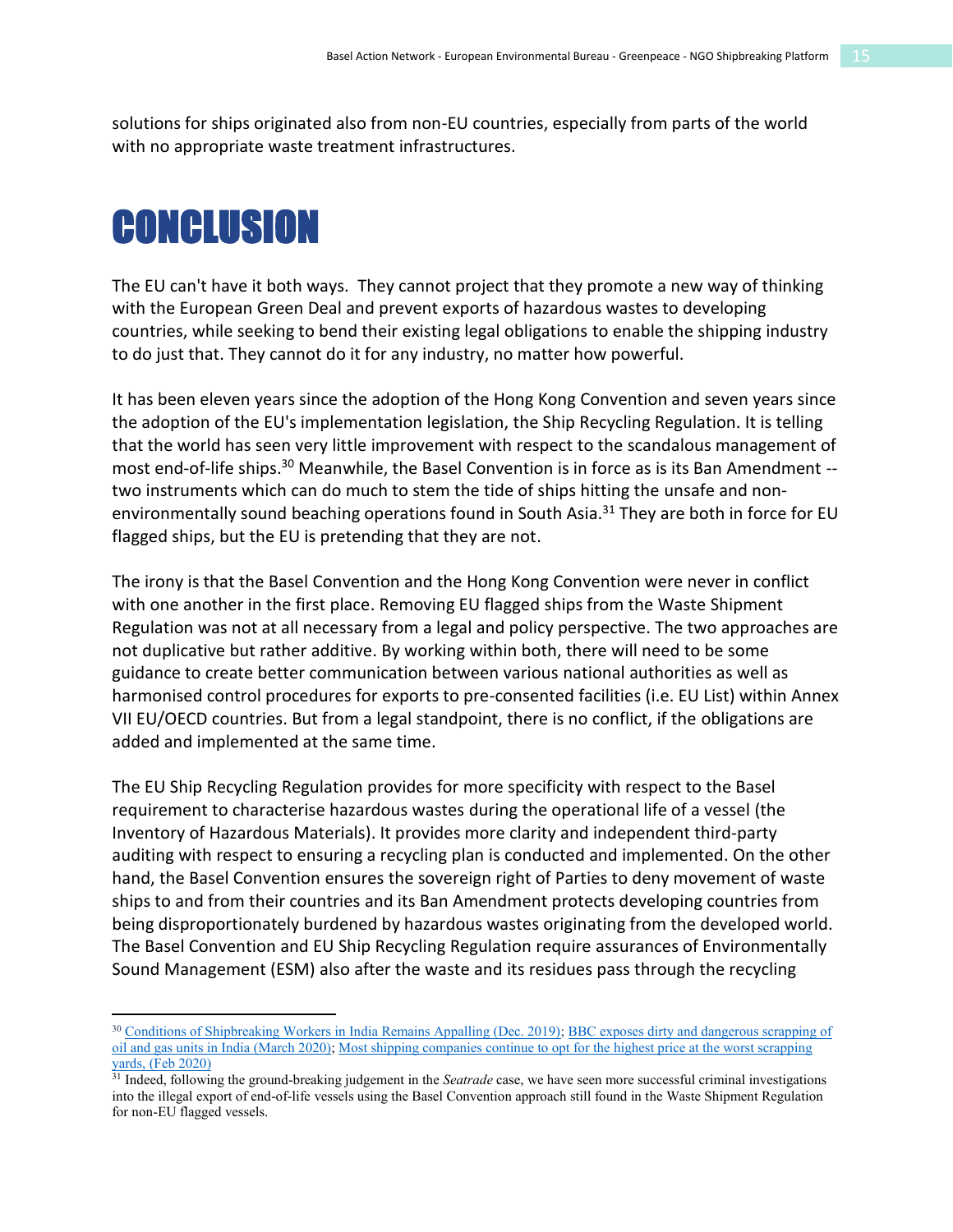facility – the former requires that "all practicable steps are taken" to ensure that harm to human health or the environment does not take place anywhere along the chain of disposal. The EU Ship Recycling Regulation adds flag state control while the Basel Convention effectively provides at the same time for port state controls, including the ability to hold companies liable for illegal movements, thus creating better, more comprehensive controls and enforcement with both. If a movement to a recycling state is legal under Basel then the flag state controls of the EU Ship Recycling Regulation become applicable as well. If it is not legal under Basel then it must remain illegal regardless of the EU Ship Recycling Regulation's new obligations. To do otherwise is a derogation from Basel requirements which cannot be overcome by use of Basel's Article 11.

The Ban Amendment must be upheld for toxic ships. In no way should the EU list of approved ship recycling facilities include operations in developing countries as that would be a direct violation of the letter and spirit of the Ban Amendment, as well as from the spirit and aims of the European Green Deal. With the entry into force of the Ban Amendment, it is now simply impossible to pretend that the EU is acting legally by removing EU flagged ships from Basel control. The previously identified EU legal conflict has become more glaring than ever. The remedies identified above will correctly allow the controls of international and EU waste legislation to be manifest. Such an opportunity was perhaps foreseen in the Ship Recycling Regulation when in Article 30 it is stated:

*3. The Commission shall keep this Regulation under review and, if appropriate, make timely proposals to address developments relating to international Conventions, including the Basel Convention, should it prove necessary.*

It is time for the Commission to step up and make such a timely proposal now.

It is also time for the EU to support the development of a truly circular economy for ships in line with the European Green Deal. Financial and institutional incentives to boost safe and clean ship recycling, as well as the design and building of toxic-free vessels and 'zero-emissions steel' initiatives, are needed to effectively ensure the implementation of the environmental justice principles that the EU championed when supporting the Ban Amendment and now has put at the heart of its new Green Deal.

#### **Annexures:**

- I. CIEL updated Legal Opinion
- II. CIEL former Legal Opinion
- III. Krämer former Opinion
- IV. EU position on Ban Amendment and Article 11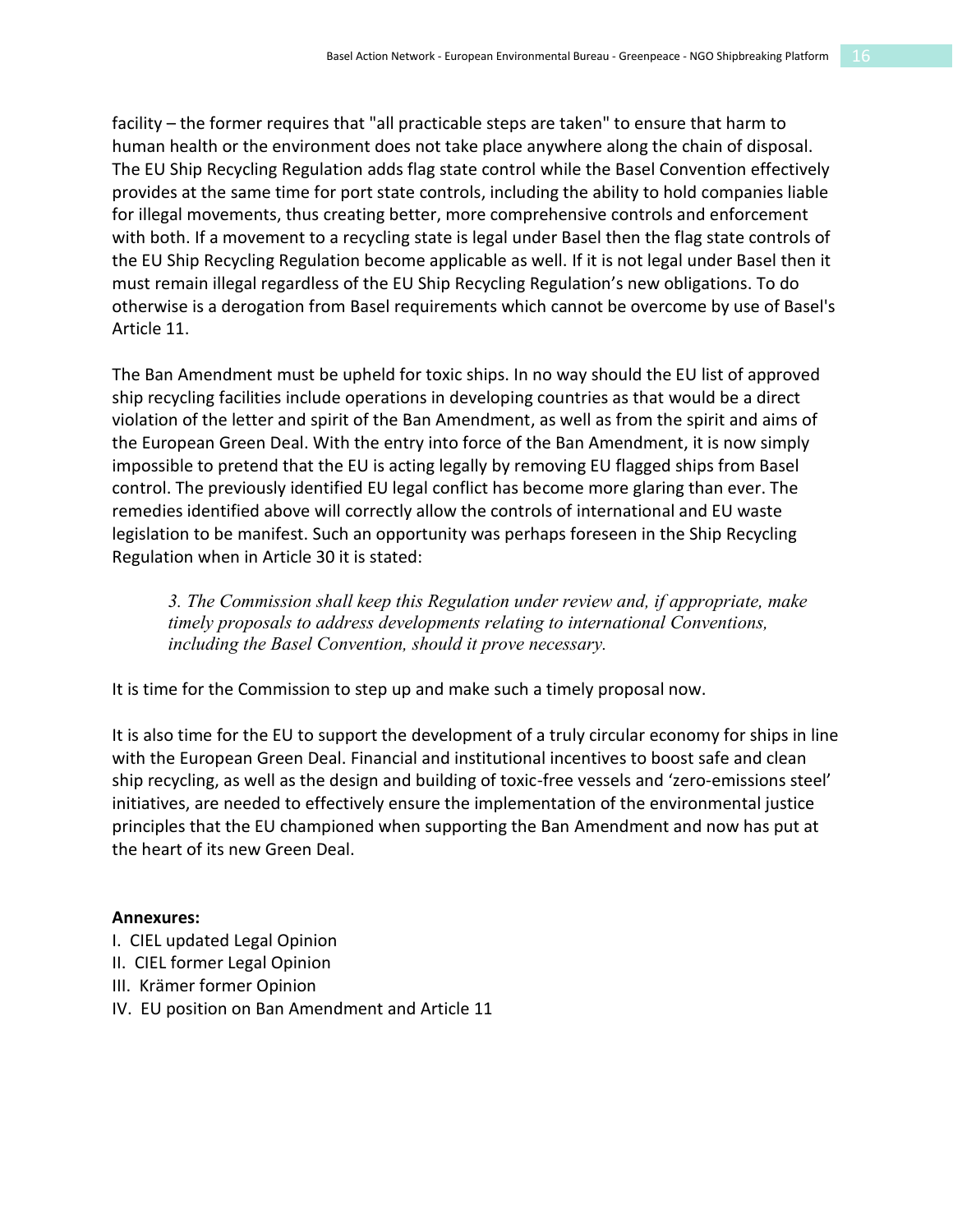

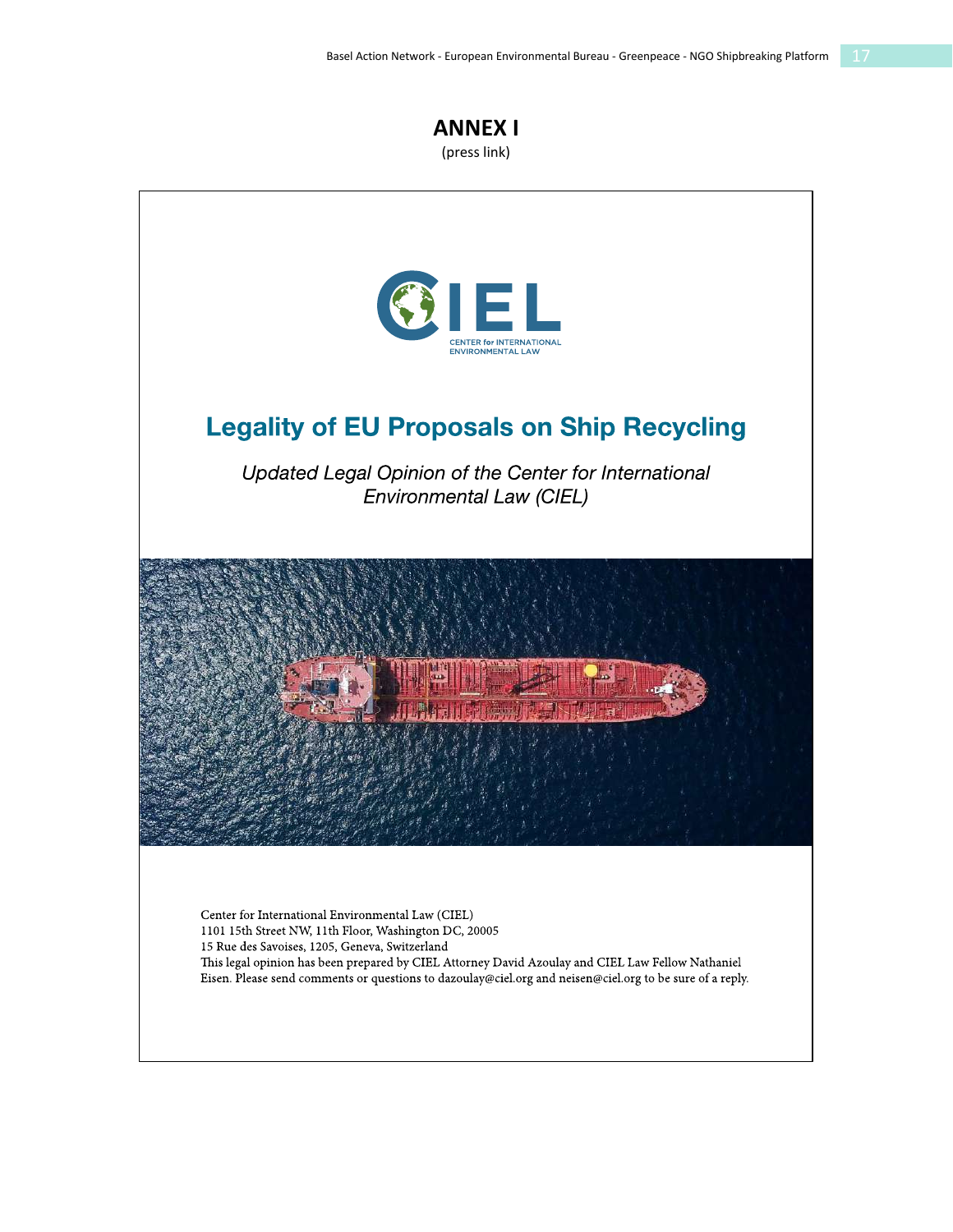#### **ANNEX II** (press link)

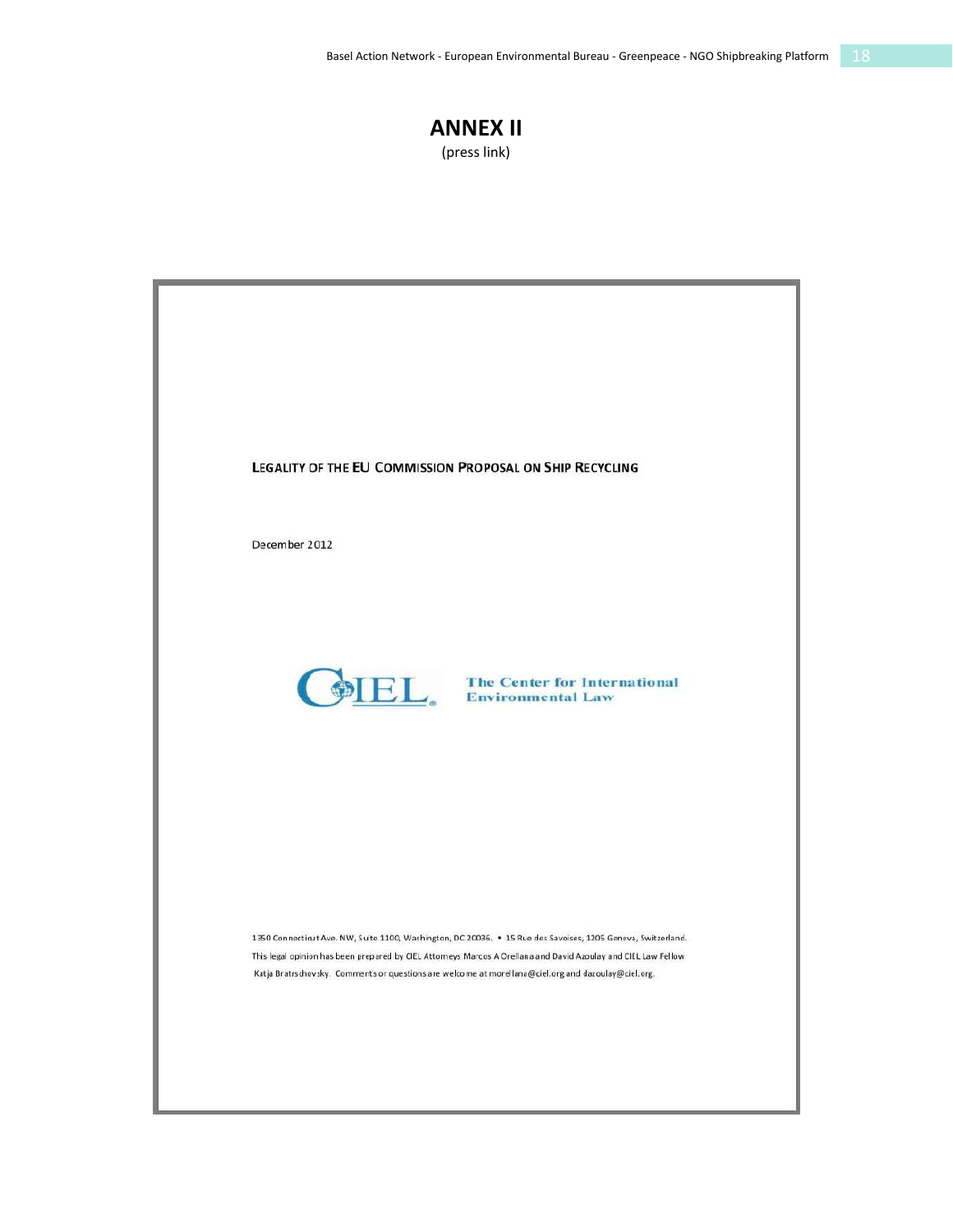### **ANNEX III**

(press link)

| The Commission Proposal for a Regulation on ship recycling,<br>the Basel Convention and the protection of the environment<br>A legal analysis by Dr. Ludwig Krämer |            |
|--------------------------------------------------------------------------------------------------------------------------------------------------------------------|------------|
|                                                                                                                                                                    |            |
| <b>TABLE OF CONTENTS</b>                                                                                                                                           | Paragraphs |
| <b>Executive Summary</b>                                                                                                                                           |            |
| 1. Introduction: the Commission Proposal of March 2012                                                                                                             | $1 - 4$    |
| 2. Ships and EU waste legislation                                                                                                                                  | $5 - 13$   |
| 3. Possibilities to deviate from the Basel Convention                                                                                                              | $14 - 48$  |
| 3.1 Reservations and Declarations                                                                                                                                  | 15         |
| 3.2 Withdrawal                                                                                                                                                     | 16         |
| 3.3 Article 11 Basel Convention                                                                                                                                    | $17 - 26$  |
| 3.4 Unilateral Actions                                                                                                                                             | $27 - 30$  |
| 3.5 The Ban Amendment                                                                                                                                              | $31 - 41$  |
| 4. Conclusion                                                                                                                                                      | $42 - 50$  |
|                                                                                                                                                                    |            |
|                                                                                                                                                                    |            |
|                                                                                                                                                                    |            |
|                                                                                                                                                                    |            |
|                                                                                                                                                                    |            |
|                                                                                                                                                                    |            |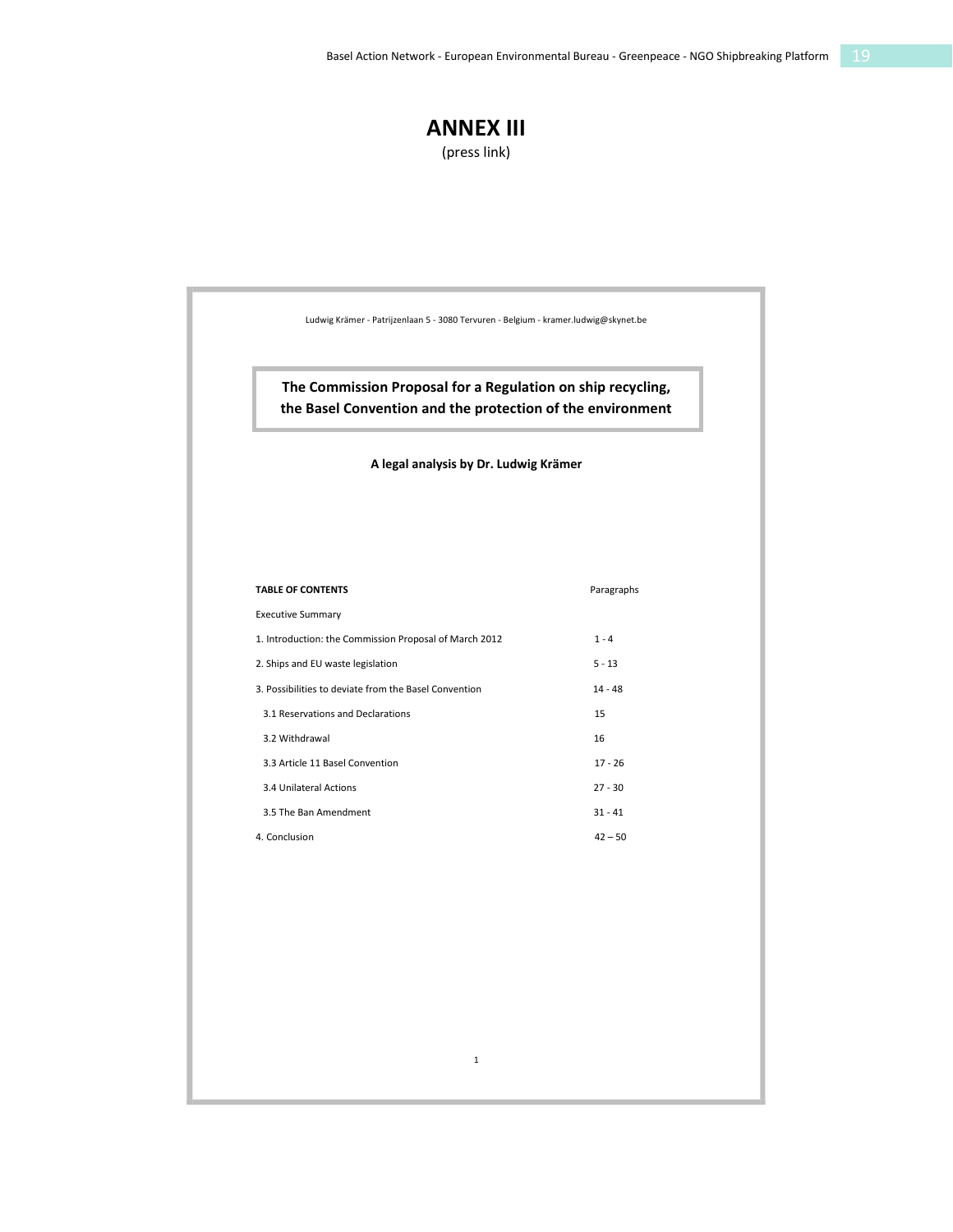### **ANNEX IV**

European Commission Directorate-General Environment, Nuclear Safety and Civil Protection XI.E.3 Waste Management Policy

Dr. I. Rummel-Bulska Executive Secretary, UNEP/SBC 15, Chemin des Anémones CH - 1211, Geneva 10

Dear Dr. Rummel-Bulska,

Thank you for your letter of 19 December 1995 by which you request input to the work of the Technical Working Group regarding technical guidelines for the conclusion of agreements or arrangements concerning the transboundary movements of hazardous waste. In reaction, I would like to make the following observations.

1. By means of Decision III/1, the Third Conference of the Parties adopted an amendment to the Basel Convention in the form of a new Article 4A. In accordance with this new Article 4A, Parties listed in Annex VII shall prohibit all transboundary movements of hazardous wastes to States not listed in Annex VII, with immediate effect when destined for disposal and as of 1998 when destined for recovery. For example, a Member State of the European Community, as a Party to the Convention, will be obliged to prohibit exports of hazardous wastes to all the States in the world which are not listed in Annex VII. It must be noted that there is neither an explicit reference to the possibility to conclude bilateral, multilateral, or regional agreements or arrangements, nor to Article 11, in this new Article 4A.

2. The new Article 4A will be inserted into the Convention after Article 4, and in view of this place in the legislative body of the Convention can be considered to install an obligation for Parties in addition to the general obligation for Parties in addition to the general obligations laid down in Article 4, among which the obligation to prohibit exports to non-Parties (Article 4.5). Thus, taking Article 4 and 4A together, a Party to the Basel Convention and having ratified Article 4A takes it upon itself to prohibit exports of hazardous waste to non-Parties and, in addition to that, to all Parties which are not listed in Annex VII.

3. Article 11 provides for an exception to the general obligation laid down in Article 4.5; ie.. If a Party enters into a bilateral, multilateral, or regional agreement or arrangement with a non-Party, it can be allowed to export to that country as an exception to the export prohibition of Article 4.5, on the one condition that environmentally sound management of the exported waste as required by the Convention is guaranteed. Article 11, however does not relate in any way to the new Article 4A and does therefore not provide an exception to the obligation for Parties listed in Annex VII to prohibit exports of hazardous wastes to all countries not listed in that Annex.

4. On the basis of these elements, it is clear that bilateral, multilateral, or regional agreements or arrangements between Parties listed in Annex VII and Parties or other States not listed in Annex VII, when allowing for hazardous waste to be exported from the first to the latter, would circumvent the legal requirement of Article 4A in a way which is not foreseen by the Convention and are therefore not acceptable from a legal point of view.

This leads to the conclusion that the only possibilities to conclude agreements or arrangements in accordance with the provisions (Article 4.5, 4A and 11) of the Convention would be:

1. between a Party listed in Annex VII and another State listed in Annex VII;

2. between a Party not listed in Annex VII and a State which is also not listed in Annex VII;